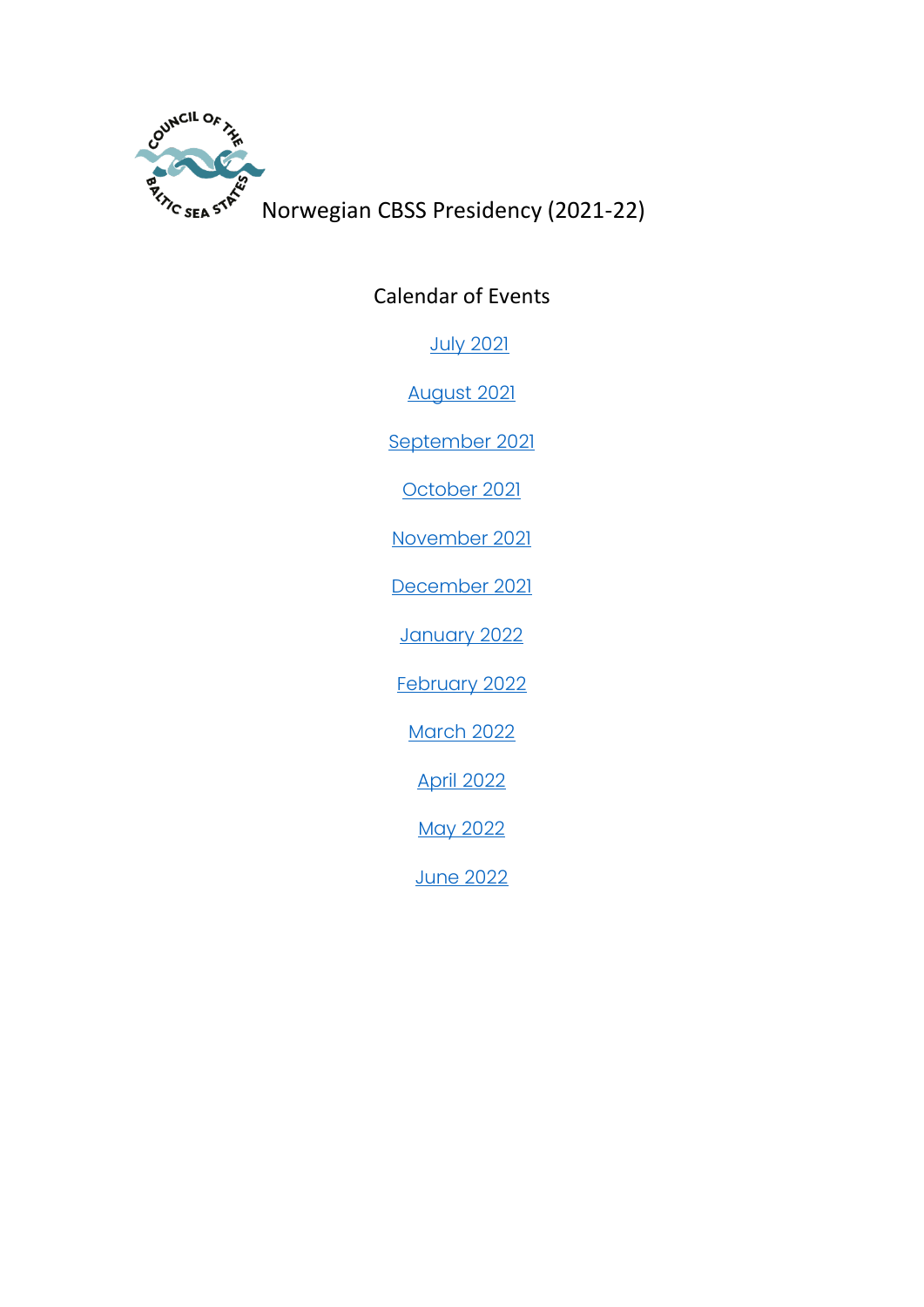## Calendar of Events

## Norwegian CBSS Presidency (2021-22)

<span id="page-1-0"></span>

| <b>Date</b> | <b>CBSS General</b> | Regional<br>Identity                                                        | Safe and Secure<br><b>Regions</b>                                                                                                                                                                                                                  | Sustainable and<br><b>Prosperous Region</b> |
|-------------|---------------------|-----------------------------------------------------------------------------|----------------------------------------------------------------------------------------------------------------------------------------------------------------------------------------------------------------------------------------------------|---------------------------------------------|
|             |                     |                                                                             |                                                                                                                                                                                                                                                    |                                             |
|             |                     | <b>July 2021</b>                                                            |                                                                                                                                                                                                                                                    |                                             |
| 2 July      |                     | <b>ReGeneration</b><br>2030 Week and<br>the Dialogue<br>Meeting<br>- Online |                                                                                                                                                                                                                                                    |                                             |
| 5 July      |                     |                                                                             | Call with the<br>Norwegian Police<br><b>Exploring</b><br>Opportunities for<br>Framework<br>Partnership and<br>Streamlining<br><b>Barnahus Project</b><br>to be Funded by<br>EEA<br>- Online                                                        |                                             |
| 14 July     |                     |                                                                             | Meeting about<br><b>CBSS</b> "Handbook<br>for Diplomats and<br>Consular Staff"<br>with Swedish NGO<br>Child10 and Anna<br>Eksted, Swe. Amb.<br>At Large for<br>Combatting<br>Trafficking in<br>Persons<br>- Swedish Ministry<br>of Foreign Affairs |                                             |
| 16 July     |                     | Core Group<br>Meeting for the<br>Youth Manifesto,                           |                                                                                                                                                                                                                                                    |                                             |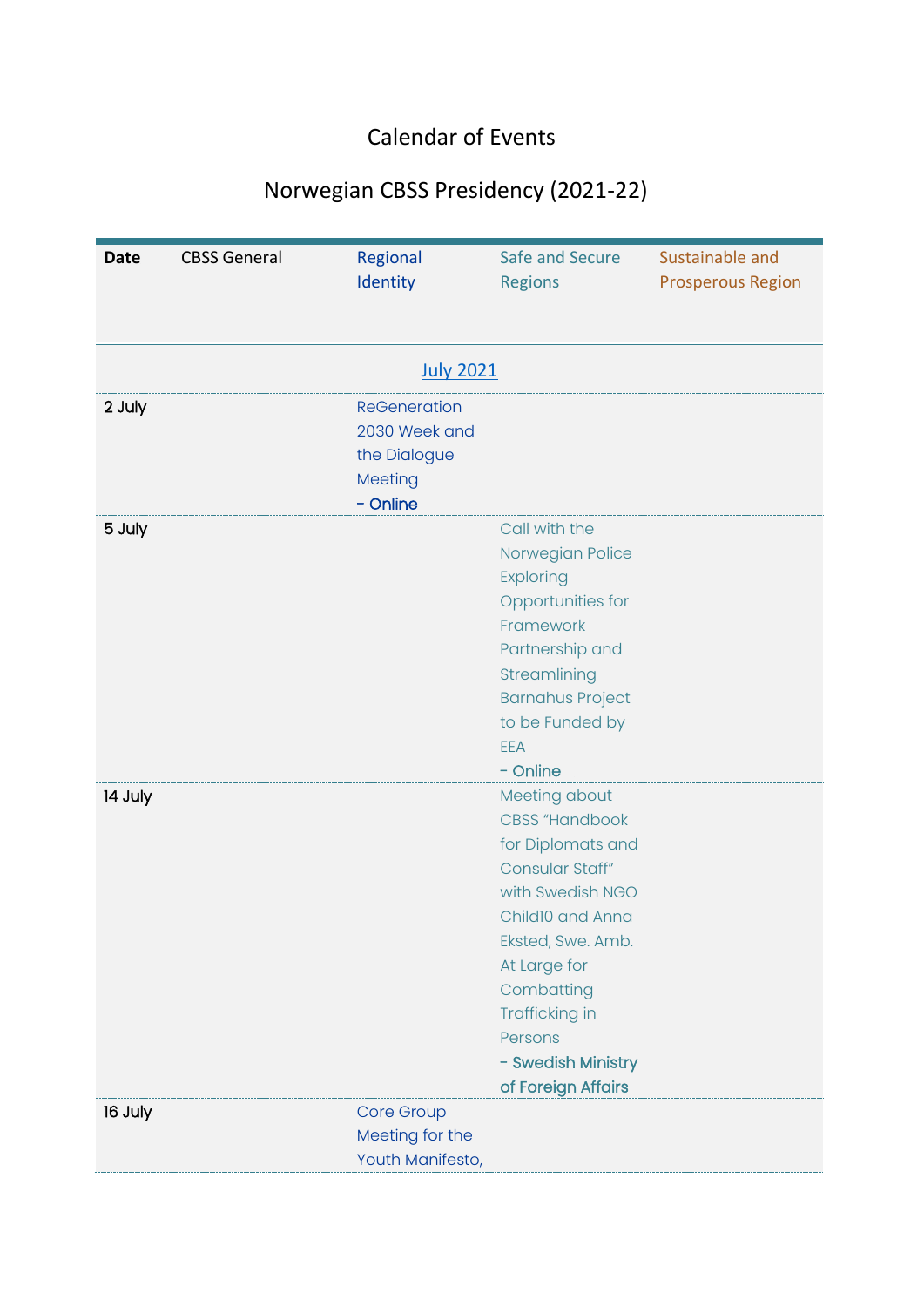<span id="page-2-0"></span>

| 27 and  | Interreg<br>Organised by<br><b>DG Regio</b><br>- Online | Preparatory                   |
|---------|---------------------------------------------------------|-------------------------------|
| 29 July |                                                         | Meeting for FIRE-IN           |
|         |                                                         | Project Annual                |
|         |                                                         | <b>Dissemination</b><br>Event |
|         |                                                         | - Online                      |
|         | <b>August 2021</b>                                      |                               |
| 4 Aug   | Culture 4                                               |                               |
|         | Climate                                                 |                               |
|         | <b>Partners</b>                                         |                               |
|         | Workshop,                                               |                               |
|         | conducted by                                            |                               |
|         | <b>Ars Baltic</b>                                       |                               |
|         | - Online                                                |                               |
| 16 Aug  |                                                         | <b>PROMISE Lecture:</b>       |
|         |                                                         | <b>Base- Child Abuse</b>      |
|         |                                                         | and Neglect (BASE-<br>CAN)    |
|         |                                                         | - Online                      |
| 17 Aug  | <b>Baltic Sea</b>                                       |                               |
|         | Festival                                                |                               |
|         | Preparation                                             |                               |
|         | meeting with                                            |                               |
|         | Representatives                                         |                               |
|         | from CBSS,                                              |                               |
|         | Swedish                                                 |                               |
|         | Institute and                                           |                               |
|         | <b>Utrikes Politiska</b>                                |                               |
|         | Institue                                                |                               |
|         | - Online                                                |                               |
| 19 Aug  | Meeting with<br>the 7th Baltic                          |                               |
|         | Sea Region                                              |                               |
|         | Cultural                                                |                               |
|         | Heritage Forum                                          |                               |
|         | Organizers                                              |                               |
|         | - Online                                                |                               |
| 20 Aug  |                                                         | Meeting with                  |
|         |                                                         | German Federal                |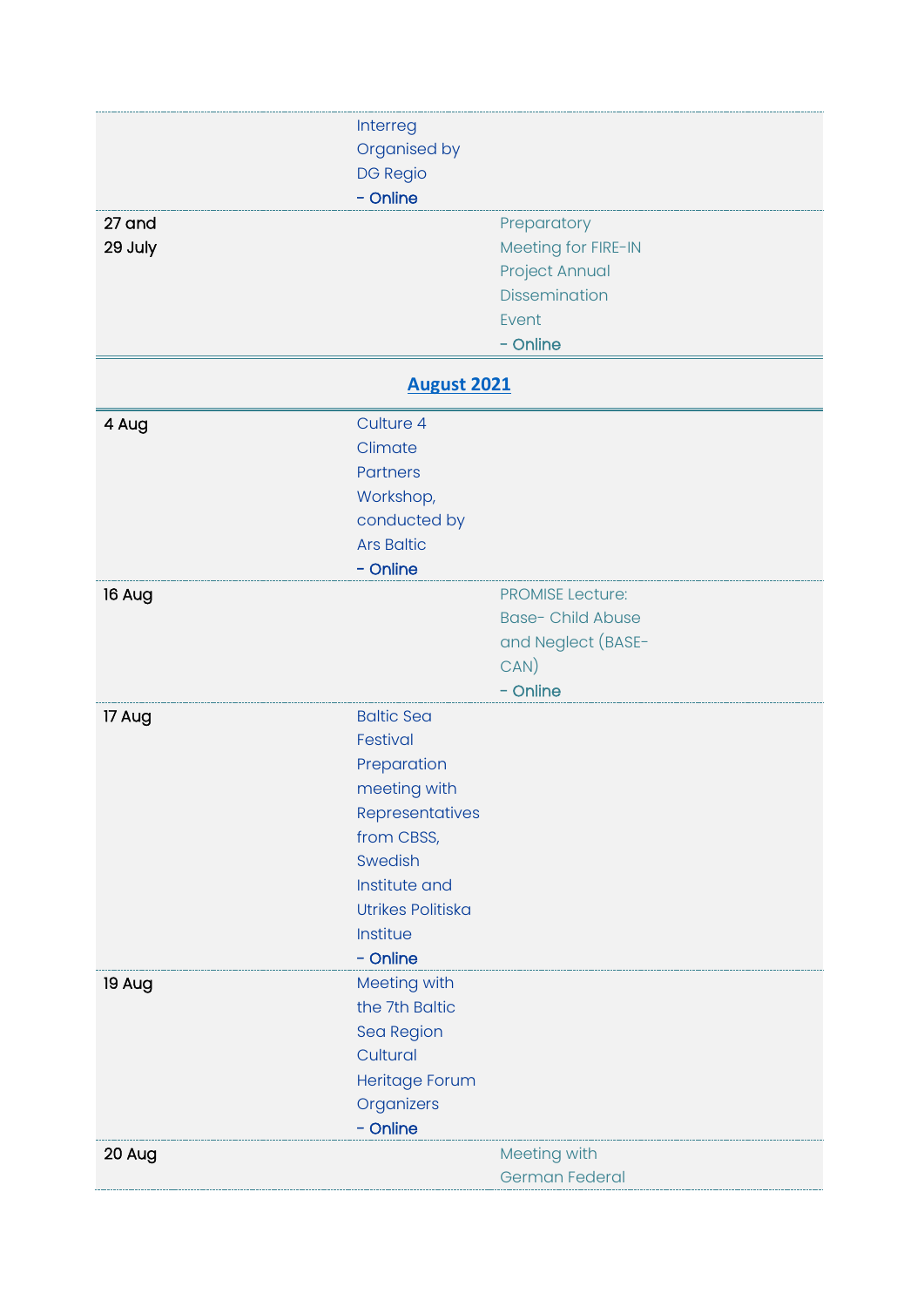|          |                         |                         | Ministry of Labour              |
|----------|-------------------------|-------------------------|---------------------------------|
|          |                         |                         | and Social Affairs              |
|          |                         |                         | <b>BMAS</b>                     |
|          |                         |                         | - Online                        |
| 24 Aug   |                         | <b>GO EAST</b>          |                                 |
|          |                         | <b>SUMMER</b>           |                                 |
|          |                         | <b>SCHOOL 2021-</b>     |                                 |
|          |                         | Changing                |                                 |
|          |                         | Energy                  |                                 |
|          |                         | Landscape: The          |                                 |
|          |                         | <b>EU-RUSSIA</b>        |                                 |
|          |                         | <b>Energy Relations</b> |                                 |
|          |                         | - Online                |                                 |
| 24 Aug   |                         |                         | <b>NEEDS Project</b>            |
|          |                         |                         | <b>Steering Group</b>           |
|          |                         |                         | Meeting                         |
|          |                         |                         | - Online                        |
| 26 Aug   |                         |                         | <b>Planning Meeting</b>         |
|          |                         |                         | with DSB                        |
|          |                         |                         | (Norwegian CPN                  |
|          |                         |                         | Chair) on the                   |
|          |                         |                         | Presidency<br><b>Activities</b> |
|          |                         |                         | - Online                        |
| 28 Aug   |                         | <b>Baltic Sea</b>       |                                 |
|          |                         | Parliamentary           |                                 |
|          |                         | <b>Youth Forum</b>      |                                 |
|          |                         | - Online                |                                 |
| 30 Aug   | <b>BSPC Annual</b>      |                         |                                 |
|          | Conference              |                         |                                 |
|          | - Online                |                         |                                 |
| 30 Aug   |                         |                         | <b>Planning Meeting</b>         |
|          |                         |                         | for the EUSBSR                  |
|          |                         |                         | <b>Annual Forum PA</b>          |
|          |                         |                         | Secure Workshop                 |
|          |                         |                         | on Youth and                    |
|          |                         |                         | <b>Children Resilience</b>      |
|          |                         |                         | - Online                        |
| 30 Aug   | Coordination            |                         |                                 |
| $-3$ Sep | International           |                         |                                 |
|          | Meetings with CBSS      |                         |                                 |
|          | Teams and Units -       |                         |                                 |
|          | Discussions on the      |                         |                                 |
|          | <b>CBSS Action Plan</b> |                         |                                 |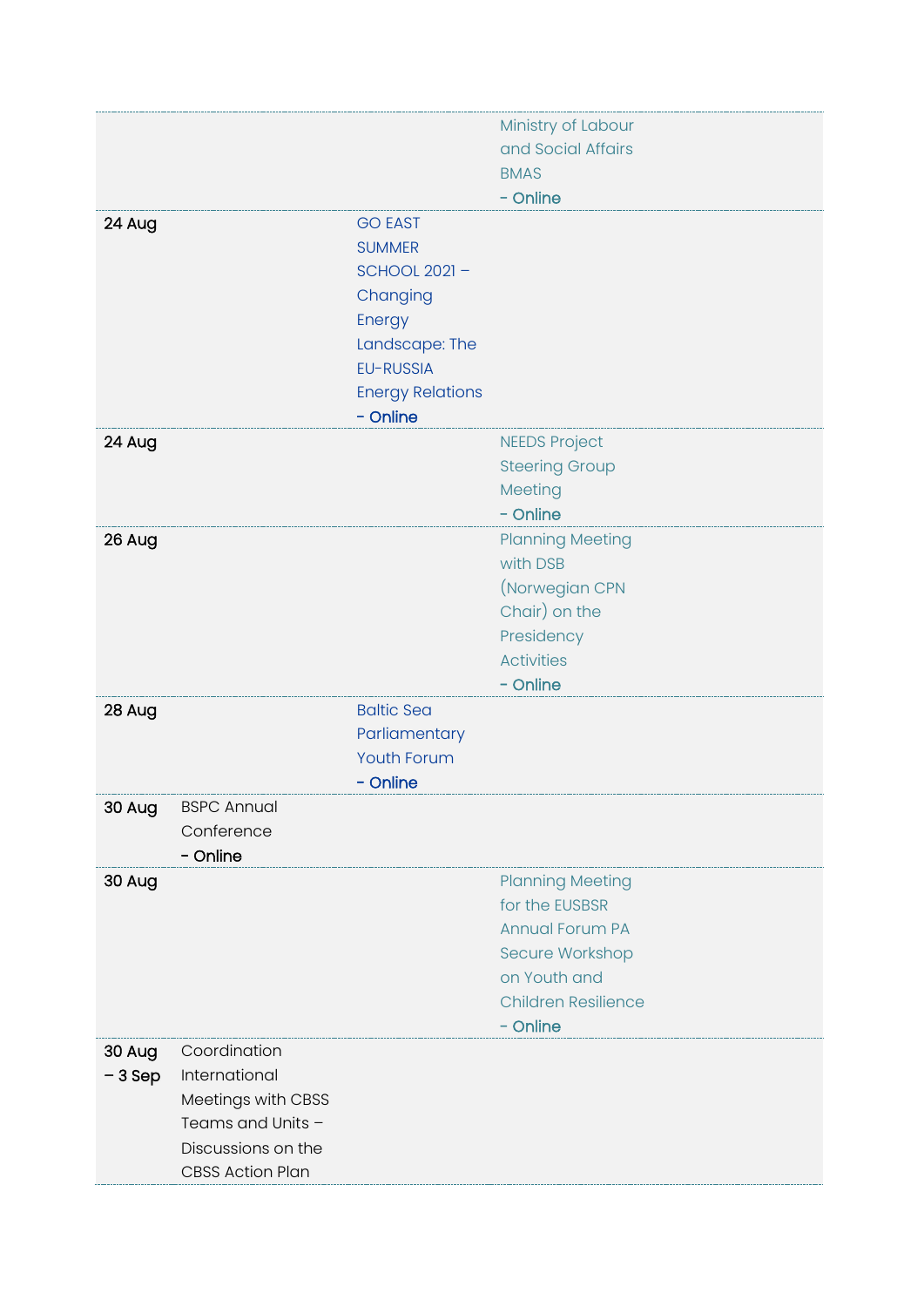<span id="page-4-0"></span>

|        | - Hybrid            |                          |                           |
|--------|---------------------|--------------------------|---------------------------|
| 31 Aug |                     | <b>Baltic Sea</b>        |                           |
|        |                     | Festival                 |                           |
|        |                     | <b>Technical</b>         |                           |
|        |                     | <b>Rehearsal with</b>    |                           |
|        |                     | Representatives          |                           |
|        |                     | from CBSS,               |                           |
|        |                     | Swedish                  |                           |
|        |                     | Institute and            |                           |
|        |                     | <b>Utrikes Politiska</b> |                           |
|        |                     | Institute                |                           |
|        |                     | - Online                 |                           |
| 31 Aug |                     |                          | <b>Swedish Foreign</b>    |
|        |                     |                          | Policy Institute, COP     |
|        |                     |                          | 26 Steeping Up            |
|        |                     |                          | <b>Climate Action</b>     |
|        |                     |                          | - Online                  |
|        |                     |                          |                           |
|        |                     |                          |                           |
|        |                     |                          |                           |
|        |                     | September 2021           |                           |
| 1 Sep  |                     | <b>Baltic Sea</b>        |                           |
|        |                     | <b>Cultural Cities</b>   |                           |
|        |                     | and Region               |                           |
|        |                     | Workshop                 |                           |
|        |                     |                          |                           |
|        |                     | - Online                 |                           |
| 2 Sep  |                     | Coordination             |                           |
|        |                     | Meeting Youth            |                           |
|        |                     | Participation            |                           |
|        |                     | - Online                 |                           |
| 2 Sep  |                     |                          | <b>Baltic Sea Boating</b> |
|        |                     |                          | Webinar:                  |
|        |                     |                          | Presentation of the       |
|        |                     |                          | <b>Experience from</b>    |
|        |                     |                          | <b>Russian Harbours</b>   |
|        |                     |                          | - Online                  |
| 2 Sep  | <b>Baltic Ports</b> |                          |                           |
|        | Conference 2021-    |                          |                           |
|        | "The Future Begins  |                          |                           |
|        | Today", BPO 30      |                          |                           |
|        | years!              |                          |                           |
|        | - Online            |                          |                           |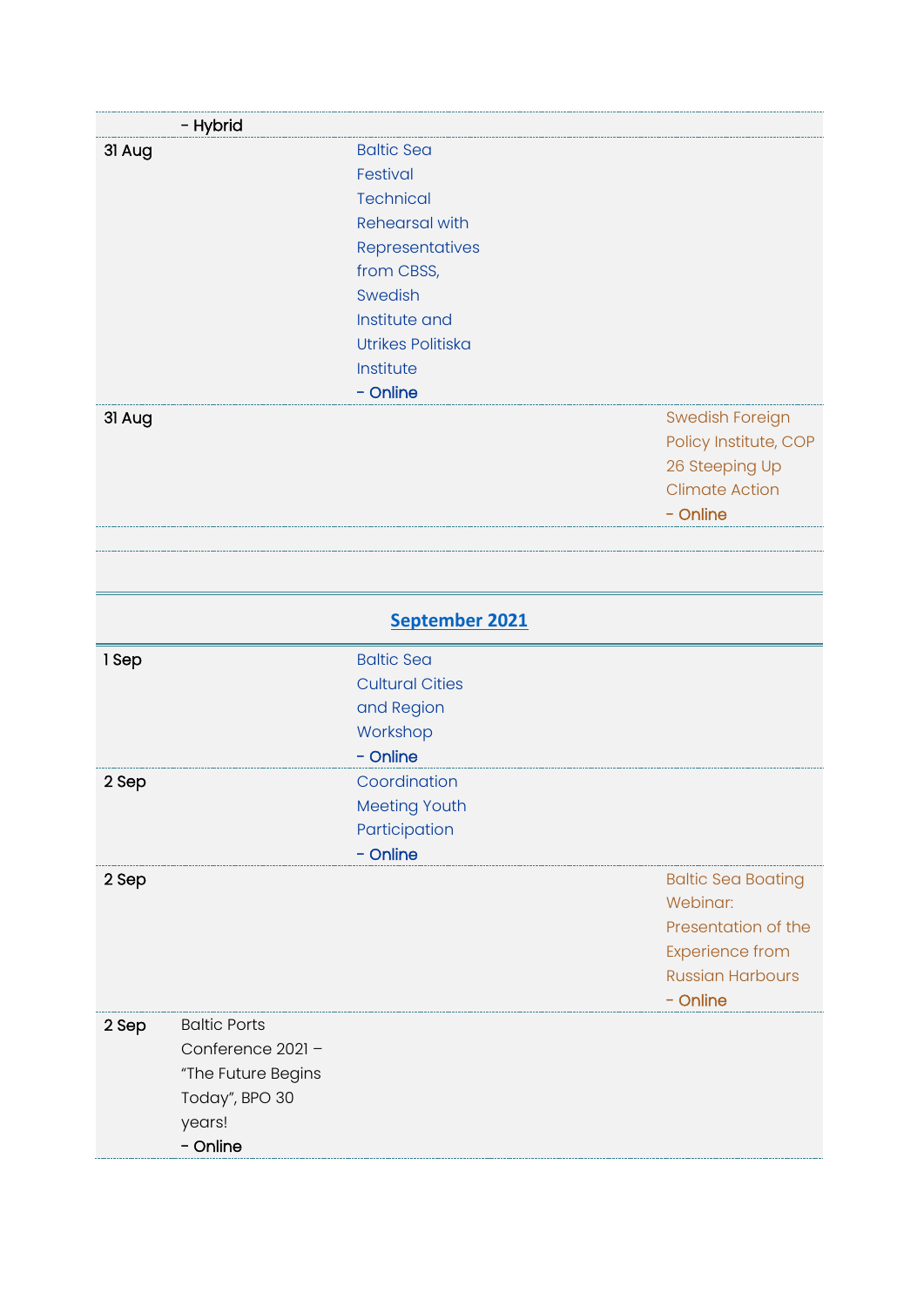| 3 Sep    |                          |                       | PA Secure Steering         |                   |
|----------|--------------------------|-----------------------|----------------------------|-------------------|
|          |                          |                       | <b>Group Interactive</b>   |                   |
|          |                          |                       | Meeting                    |                   |
|          |                          |                       | - Online                   |                   |
| 6 Sep    |                          | Meeting on PSF        |                            |                   |
|          |                          | Project "Young        |                            |                   |
|          |                          | <b>People Network</b> |                            |                   |
|          |                          | for Balticness"       |                            |                   |
|          |                          | with the Project      |                            |                   |
|          |                          | Co-coordinator        |                            |                   |
|          |                          | Mr Kazimierz          |                            |                   |
|          |                          | <b>Musial</b>         |                            |                   |
|          |                          | - Online              |                            |                   |
| 6 Sep    |                          |                       | Webinar on the             |                   |
|          |                          |                       | <b>Topics of</b>           |                   |
|          |                          |                       | Counselling                |                   |
|          |                          |                       | <b>Structures to</b>       |                   |
|          |                          |                       | <b>Combat Labour</b>       |                   |
|          |                          |                       | Exploitation,              |                   |
|          |                          |                       | <b>Human Trafficking</b>   |                   |
|          |                          |                       | and Forced Labour          |                   |
|          |                          |                       | - Berlin, Germany          |                   |
| $6 - 10$ |                          |                       | <b>PROMISE Training</b>    |                   |
| Sep      |                          |                       | Course - Forensic          |                   |
|          |                          |                       | Interview                  |                   |
|          |                          |                       | - Online                   |                   |
| 7 Sep    |                          |                       |                            | CliMaLoc Kick-off |
|          |                          |                       |                            | Meeting           |
|          |                          |                       |                            | - Online          |
| 7 Sep    | <b>BSR Seminar about</b> |                       |                            |                   |
|          | <b>EUSBSR</b>            |                       |                            |                   |
|          | - Oslo, Norway           |                       |                            |                   |
|          | /Online                  |                       |                            |                   |
| 7 Sep    |                          |                       | <b>EUSBSR Webinar for</b>  |                   |
|          |                          |                       | <b>Polish Stakeholders</b> |                   |
|          |                          |                       | Organised by the           |                   |
|          |                          |                       | Polish MFA                 |                   |
|          |                          |                       | - Warsaw,                  |                   |
|          |                          |                       | Poland/Online              |                   |
| $7 - 9$  |                          |                       | The Meeting of the         |                   |
| Sep      |                          |                       | <b>Baltic Border</b>       |                   |
|          |                          |                       | Committee                  |                   |
|          |                          |                       | - Bad Bramstedt,           |                   |
|          |                          |                       | Germany                    |                   |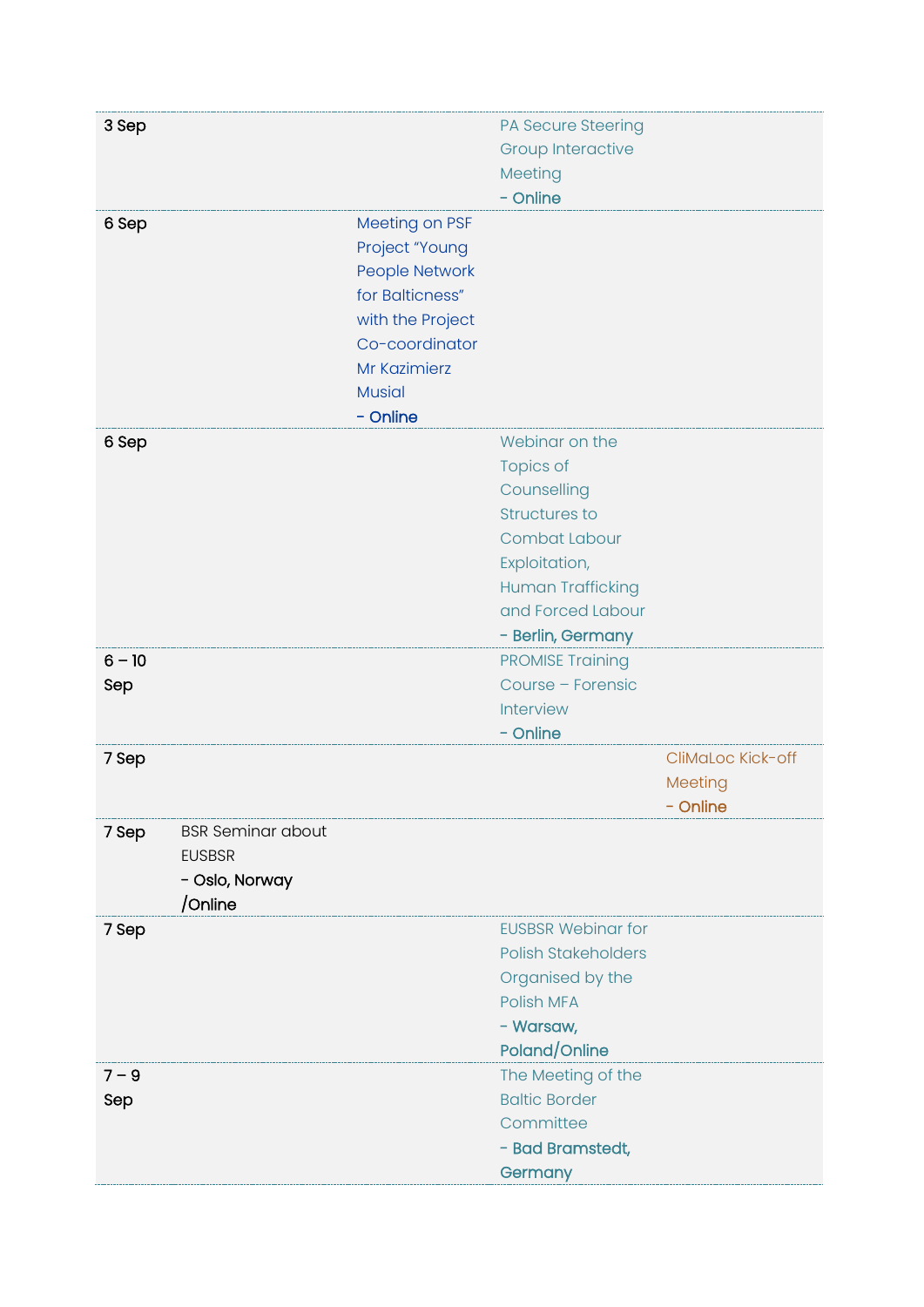| 8 Sep          |                                                                                                                               |                                                                                                                                                                                                                               | <b>BSR-Arctic Region</b><br><b>Climate Change</b><br><b>Adaptation Policy</b><br>Governance<br>Report<br>- Online |
|----------------|-------------------------------------------------------------------------------------------------------------------------------|-------------------------------------------------------------------------------------------------------------------------------------------------------------------------------------------------------------------------------|-------------------------------------------------------------------------------------------------------------------|
| 8 Sep          |                                                                                                                               | <b>Child House</b><br>Learning Event,<br><b>Presenting New</b><br><b>Tools and Reports</b><br>from The<br>Lighthouse<br>- Online                                                                                              |                                                                                                                   |
| $8 - 9$<br>Sep | $NDPHS - the$<br>2nd AgeFLAG<br>Policy Workshop<br>- Online                                                                   |                                                                                                                                                                                                                               |                                                                                                                   |
| 9 Sep          |                                                                                                                               | Kick-off of CAR EG<br>PSF Project on<br><b>Building Resilient</b><br>and Inclusive Child<br><b>Protection Systems</b><br>and Fostering Trust<br>between Member<br><b>State Child</b><br><b>Protection Systems</b><br>- Online |                                                                                                                   |
| 12 Sep         | <b>Baltic Sea</b><br><b>Festival Event</b><br>on Culture and<br>Democracy<br>- Hybrid (at the<br><b>Swedish</b><br>Institute) |                                                                                                                                                                                                                               |                                                                                                                   |
| 14 Sep         |                                                                                                                               | 2nd EUSBSR PA<br>Secure Sub-group<br>Meeting on<br>Volunteerism in<br><b>BSR</b><br>- Online                                                                                                                                  |                                                                                                                   |
| 14 Sep         |                                                                                                                               | <b>Scottish Barnahus</b><br><b>Online Webinar</b><br>- Online                                                                                                                                                                 |                                                                                                                   |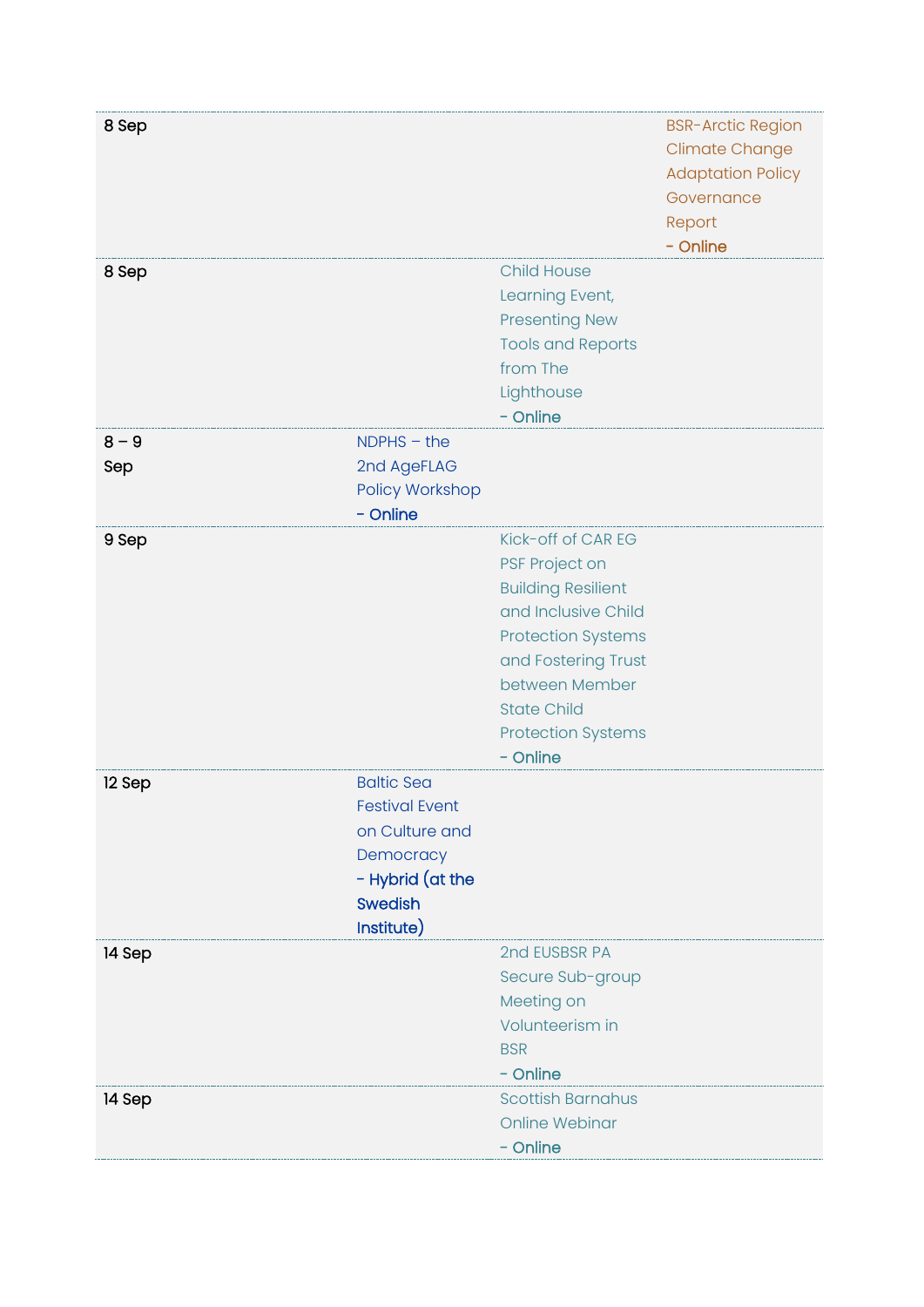| 14 Sep    |                   |                                       | <b>Child Participation</b> |                           |
|-----------|-------------------|---------------------------------------|----------------------------|---------------------------|
|           |                   |                                       | <b>Working Group</b>       |                           |
|           |                   |                                       | Meeting                    |                           |
|           |                   |                                       | - Online                   |                           |
| $14 - 16$ |                   |                                       | <b>PROMISE Training</b>    |                           |
| Sep       |                   |                                       | <b>Course: Combined</b>    |                           |
|           |                   |                                       | Parent-Child               |                           |
|           |                   |                                       | Cognitive                  |                           |
|           |                   |                                       | Behavioural                |                           |
|           |                   |                                       | Therapy (CPC-              |                           |
|           |                   |                                       | CBT)                       |                           |
|           |                   |                                       | - Höör, Sweden             |                           |
| 15 Sep    |                   |                                       | <b>Coordination Call</b>   |                           |
|           |                   |                                       | with CAR Initiative        |                           |
|           |                   |                                       | under the Finish           |                           |
|           |                   |                                       | Presidency of the          |                           |
|           |                   |                                       | <b>Barents Arctic-Euro</b> |                           |
|           |                   |                                       | Council                    |                           |
|           |                   |                                       | - Online                   |                           |
| $15 - 16$ |                   |                                       |                            | <b>BSR Water Platform</b> |
| Sep       |                   |                                       |                            | <b>Final Conference</b>   |
|           |                   |                                       |                            | - Online                  |
| 16 Sep    |                   |                                       | 1st TF-THB Meeting         |                           |
|           |                   |                                       | - Online                   |                           |
| 16 Sep    | First CSO Meeting |                                       |                            |                           |
|           |                   |                                       |                            |                           |
|           | under Norwegian   |                                       |                            |                           |
|           | Presidency        |                                       |                            |                           |
|           | - Online/CBSS     |                                       |                            |                           |
|           | Secretariat       |                                       |                            |                           |
| $16 - 17$ |                   |                                       | <b>Council of Europe</b>   |                           |
| Sep       |                   |                                       | <b>CDENF Meeting</b>       |                           |
|           |                   |                                       | with Specific Focus        |                           |
|           |                   |                                       | on Children in             |                           |
|           |                   |                                       | Migration                  |                           |
|           |                   |                                       | - Online                   |                           |
| 17 Sep    |                   |                                       | Courtesy Call with         |                           |
|           |                   |                                       | OECD and their             |                           |
|           |                   |                                       | <b>New Barnahus</b>        |                           |
|           |                   |                                       | Work, Introducing          |                           |
|           |                   |                                       | <b>PROMISE</b>             |                           |
|           |                   |                                       | - Online                   |                           |
| 20 Sep    |                   | <b>Meeting BSSSC</b>                  |                            |                           |
|           |                   | Secretariat to<br><b>Discuss BSYP</b> |                            |                           |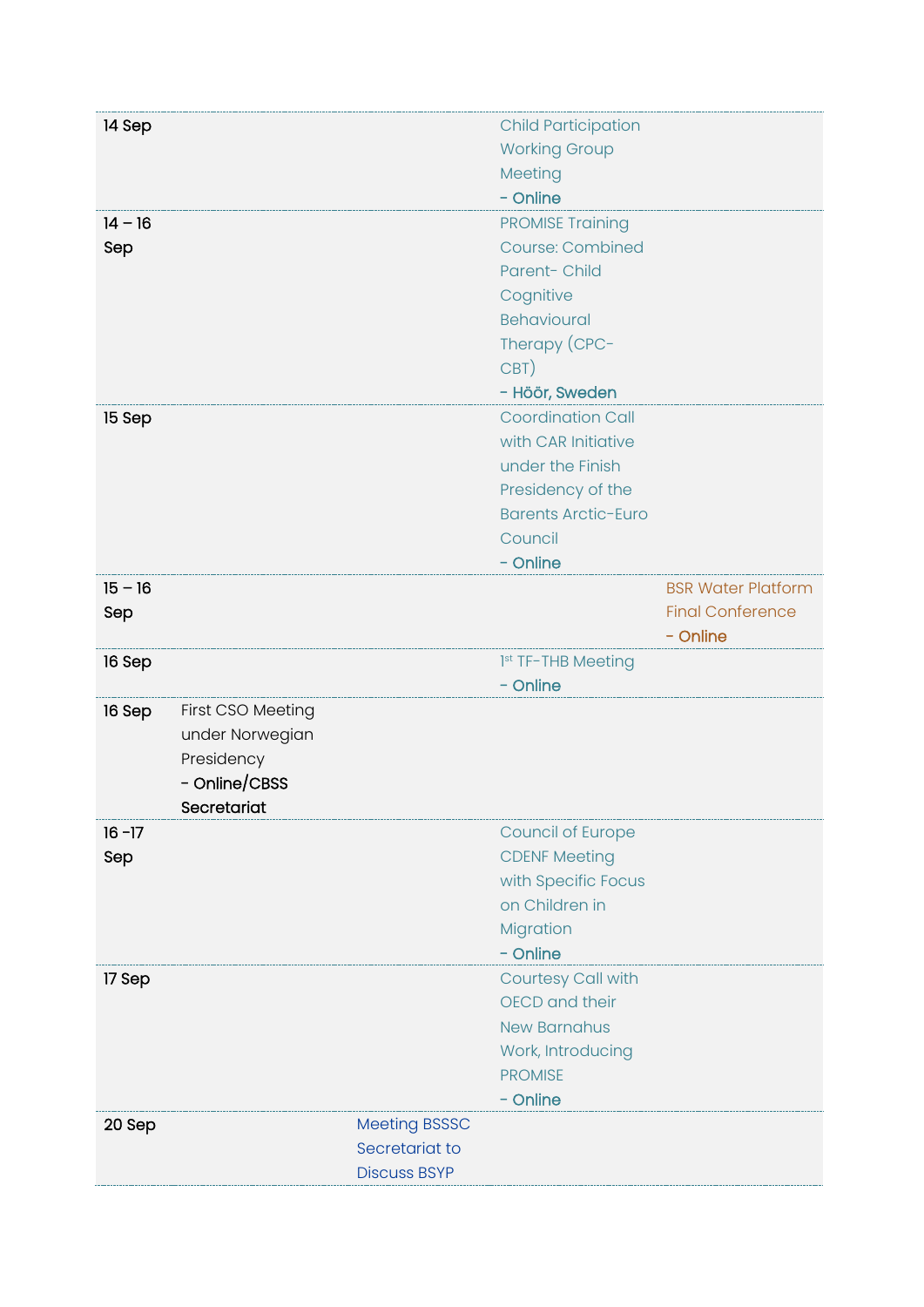|             |                      | and Further           |                           |                    |
|-------------|----------------------|-----------------------|---------------------------|--------------------|
|             |                      | <b>Youth Projects</b> |                           |                    |
|             |                      | - Online              |                           |                    |
| $20 - 22 -$ |                      |                       | <b>NEEDS Teachers</b>     |                    |
| 24 Sep      |                      |                       | Training Day 1-3          |                    |
|             |                      |                       | - Online                  |                    |
| 21 Sep      | <b>CAROT'S Final</b> |                       |                           |                    |
|             | Conference,          |                       |                           |                    |
|             | Innovation           |                       |                           |                    |
|             | Cohesion: A New      |                       |                           |                    |
|             | Approach to          |                       |                           |                    |
|             | Support Industrial   |                       |                           |                    |
|             | <b>R&amp;D</b>       |                       |                           |                    |
|             | - Online             |                       |                           |                    |
| 21 Sep      |                      |                       | <b>Planning Meeting</b>   |                    |
|             |                      |                       | for the EUSBSR            |                    |
|             |                      |                       | <b>Annual Forum PA</b>    |                    |
|             |                      |                       | Secure Seminar on         |                    |
|             |                      |                       | <b>Youth and Children</b> |                    |
|             |                      |                       | Resilience                |                    |
|             |                      |                       | - Online                  |                    |
| 22 Sep      |                      |                       | A Journey Through         |                    |
|             |                      |                       | Barnahus Day 1,           |                    |
|             |                      |                       | <b>Promise Training</b>   |                    |
|             |                      |                       | on Barnahus               |                    |
|             |                      |                       | <b>Quality Standards</b>  |                    |
|             |                      |                       | - Online                  |                    |
| 22 Sep      |                      |                       |                           | Roundtable         |
|             |                      |                       |                           | Discussion on      |
|             |                      |                       |                           | <b>Culture and</b> |
|             |                      |                       |                           | Sustainability     |
|             |                      |                       |                           | - Online           |
| 22 Sep      |                      |                       | <b>Nordic Crisis</b>      |                    |
|             |                      |                       | Communication             |                    |
|             |                      |                       | Seminar: COVID19,         |                    |
|             |                      |                       | Lessons Learned.          |                    |
|             |                      |                       | Organised by the          |                    |
|             |                      |                       | <b>Swedish Civil</b>      |                    |
|             |                      |                       | Contingencies             |                    |
|             |                      |                       | Agency                    |                    |
|             |                      |                       | - Online                  |                    |
| 23 Sep      |                      |                       | <b>Swedish Panel</b>      |                    |
|             |                      |                       | <b>Discussion for</b>     |                    |
|             |                      |                       | Students of               |                    |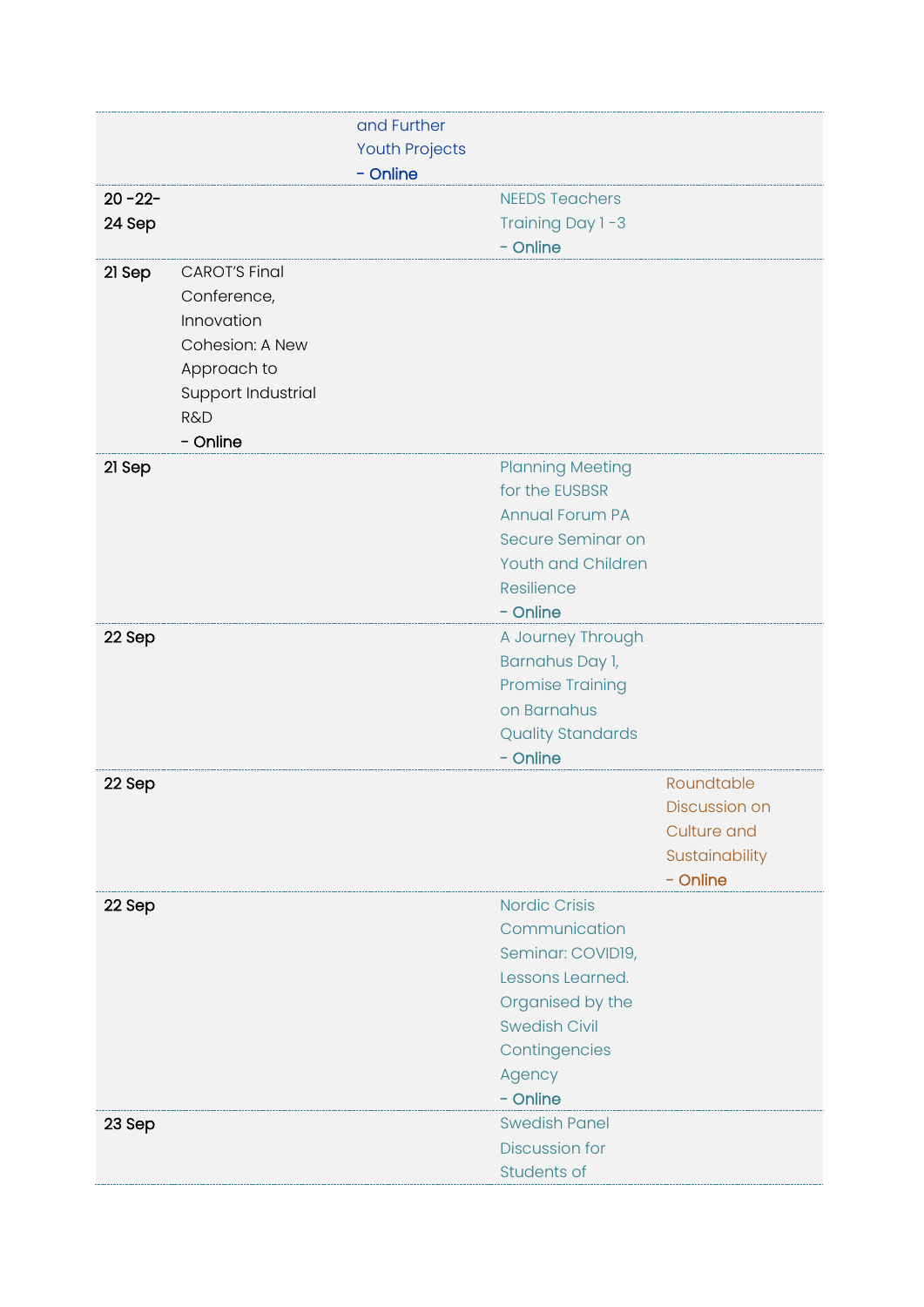|           |                        |                       | Journalism at         |                           |
|-----------|------------------------|-----------------------|-----------------------|---------------------------|
|           |                        |                       | Södertörn             |                           |
|           |                        |                       | University within     |                           |
|           |                        |                       | the Frame of the      |                           |
|           |                        |                       |                       |                           |
|           |                        |                       | <b>THALIA Project</b> |                           |
|           |                        |                       | - Online              |                           |
| 23 Sep    |                        |                       | Discussion with the   |                           |
|           |                        |                       | <b>UNDRR Europe</b>   |                           |
|           |                        |                       | regarding Sendai      |                           |
|           |                        |                       | Implementation in     |                           |
|           |                        |                       | the BSR               |                           |
|           |                        |                       |                       |                           |
|           |                        |                       | - Online              |                           |
| 23 Sep    | <b>CPMR Baltic Sea</b> |                       |                       |                           |
|           | Commission             |                       |                       |                           |
|           | General Assembly       |                       |                       |                           |
|           | - Online               |                       |                       |                           |
| $23 - 24$ |                        |                       |                       | Conference -              |
| Sep       |                        |                       |                       | Localising the SDGs       |
|           |                        |                       |                       | through Baltic            |
|           |                        |                       |                       | Museums and               |
|           |                        |                       |                       |                           |
|           |                        |                       |                       | Libraries                 |
|           |                        |                       |                       | - Online                  |
| 24 Sep    |                        | Meeting with          |                       |                           |
|           |                        | the National          |                       |                           |
|           |                        | <b>Youth Council</b>  |                       |                           |
|           |                        | Russia to             |                       |                           |
|           |                        | <b>Discuss</b>        |                       |                           |
|           |                        | <b>Common Event</b>   |                       |                           |
|           |                        | to Connect            |                       |                           |
|           |                        |                       |                       |                           |
|           |                        | <b>Russian and EU</b> |                       |                           |
|           |                        | Youth                 |                       |                           |
|           |                        | Organisations in      |                       |                           |
|           |                        | the BSR               |                       |                           |
|           |                        | - Online              |                       |                           |
| $25 - 26$ |                        |                       |                       | XIX Forum for             |
| Oct       |                        |                       |                       | <b>Strategic Planning</b> |
|           |                        |                       |                       | of Regions and            |
|           |                        |                       |                       | <b>Cities of Russia</b>   |
|           |                        |                       |                       |                           |
|           |                        |                       |                       | (Forum Strategov)         |
|           |                        |                       |                       | - Online                  |
| 27 Sep    |                        |                       | <b>CBSS Co-hosts</b>  |                           |
|           |                        |                       | European              |                           |
|           |                        |                       | <b>Barnahus</b>       |                           |
|           |                        |                       | Coordination          |                           |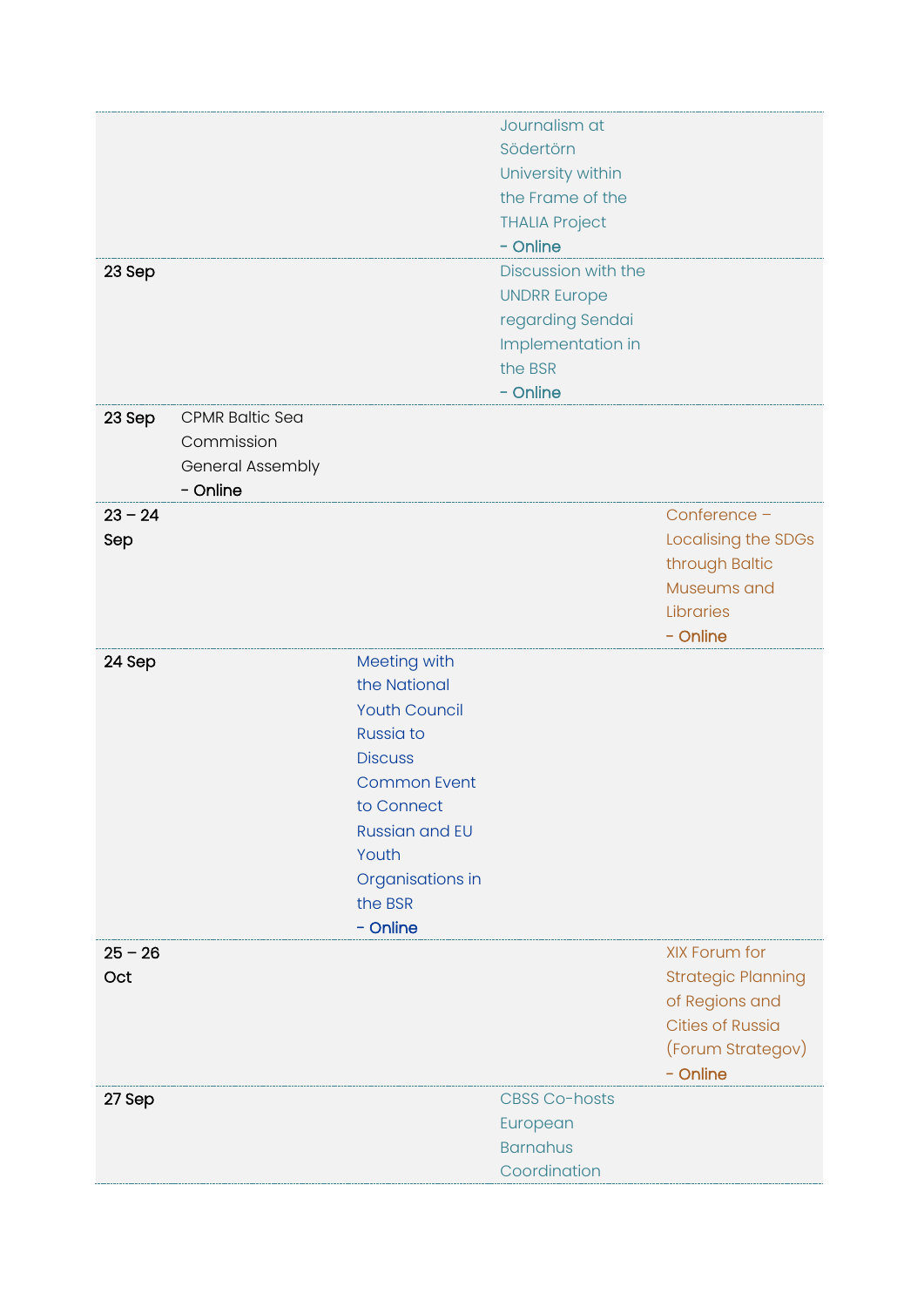| <b>Meeting Together</b><br>with the CoE and<br>the EU<br>- Online<br>$27 - 29$<br>7th BRHC Oslo<br>Forum $-$<br>Sep<br>Cultural<br>Heritage in<br>Changing<br>Climate<br>- Online<br>27 Sep<br><b>EUSBSR Annual</b><br>$-1$ Oct<br>Forum<br>- Online<br>1st Stakeholder<br>28 Sep<br>Workshop on the<br>Update of the VASAB<br>Long-term<br>Perspective (EUSBSR<br>Workshop)<br>- Online<br><b>Event "Green</b><br>29 Sep<br><b>Transition in</b> |
|---------------------------------------------------------------------------------------------------------------------------------------------------------------------------------------------------------------------------------------------------------------------------------------------------------------------------------------------------------------------------------------------------------------------------------------------------|
|                                                                                                                                                                                                                                                                                                                                                                                                                                                   |
|                                                                                                                                                                                                                                                                                                                                                                                                                                                   |
|                                                                                                                                                                                                                                                                                                                                                                                                                                                   |
|                                                                                                                                                                                                                                                                                                                                                                                                                                                   |
|                                                                                                                                                                                                                                                                                                                                                                                                                                                   |
|                                                                                                                                                                                                                                                                                                                                                                                                                                                   |
|                                                                                                                                                                                                                                                                                                                                                                                                                                                   |
|                                                                                                                                                                                                                                                                                                                                                                                                                                                   |
|                                                                                                                                                                                                                                                                                                                                                                                                                                                   |
|                                                                                                                                                                                                                                                                                                                                                                                                                                                   |
|                                                                                                                                                                                                                                                                                                                                                                                                                                                   |
|                                                                                                                                                                                                                                                                                                                                                                                                                                                   |
|                                                                                                                                                                                                                                                                                                                                                                                                                                                   |
|                                                                                                                                                                                                                                                                                                                                                                                                                                                   |
|                                                                                                                                                                                                                                                                                                                                                                                                                                                   |
|                                                                                                                                                                                                                                                                                                                                                                                                                                                   |
|                                                                                                                                                                                                                                                                                                                                                                                                                                                   |
|                                                                                                                                                                                                                                                                                                                                                                                                                                                   |
|                                                                                                                                                                                                                                                                                                                                                                                                                                                   |
|                                                                                                                                                                                                                                                                                                                                                                                                                                                   |
|                                                                                                                                                                                                                                                                                                                                                                                                                                                   |
|                                                                                                                                                                                                                                                                                                                                                                                                                                                   |
| Maritime Industries,                                                                                                                                                                                                                                                                                                                                                                                                                              |
| Clean Shipping,                                                                                                                                                                                                                                                                                                                                                                                                                                   |
| <b>Involving Maritime</b>                                                                                                                                                                                                                                                                                                                                                                                                                         |
| <b>Businesses and</b>                                                                                                                                                                                                                                                                                                                                                                                                                             |
| Representatives                                                                                                                                                                                                                                                                                                                                                                                                                                   |
| from the                                                                                                                                                                                                                                                                                                                                                                                                                                          |
| Neighbouring                                                                                                                                                                                                                                                                                                                                                                                                                                      |
| Countries Norway,                                                                                                                                                                                                                                                                                                                                                                                                                                 |
| <b>Iceland and Russia:</b>                                                                                                                                                                                                                                                                                                                                                                                                                        |
| Linking Baltic and                                                                                                                                                                                                                                                                                                                                                                                                                                |
| <b>Arctic</b>                                                                                                                                                                                                                                                                                                                                                                                                                                     |
| Perspectives"                                                                                                                                                                                                                                                                                                                                                                                                                                     |
| - Online<br><b>Project Meeting</b>                                                                                                                                                                                                                                                                                                                                                                                                                |
| 29 Sep<br>with the Swedish                                                                                                                                                                                                                                                                                                                                                                                                                        |
| <b>MFA and Swedish</b>                                                                                                                                                                                                                                                                                                                                                                                                                            |
| NGO Child10 on                                                                                                                                                                                                                                                                                                                                                                                                                                    |
| Updating the TF-TB                                                                                                                                                                                                                                                                                                                                                                                                                                |
| Publication                                                                                                                                                                                                                                                                                                                                                                                                                                       |
| Handbook for                                                                                                                                                                                                                                                                                                                                                                                                                                      |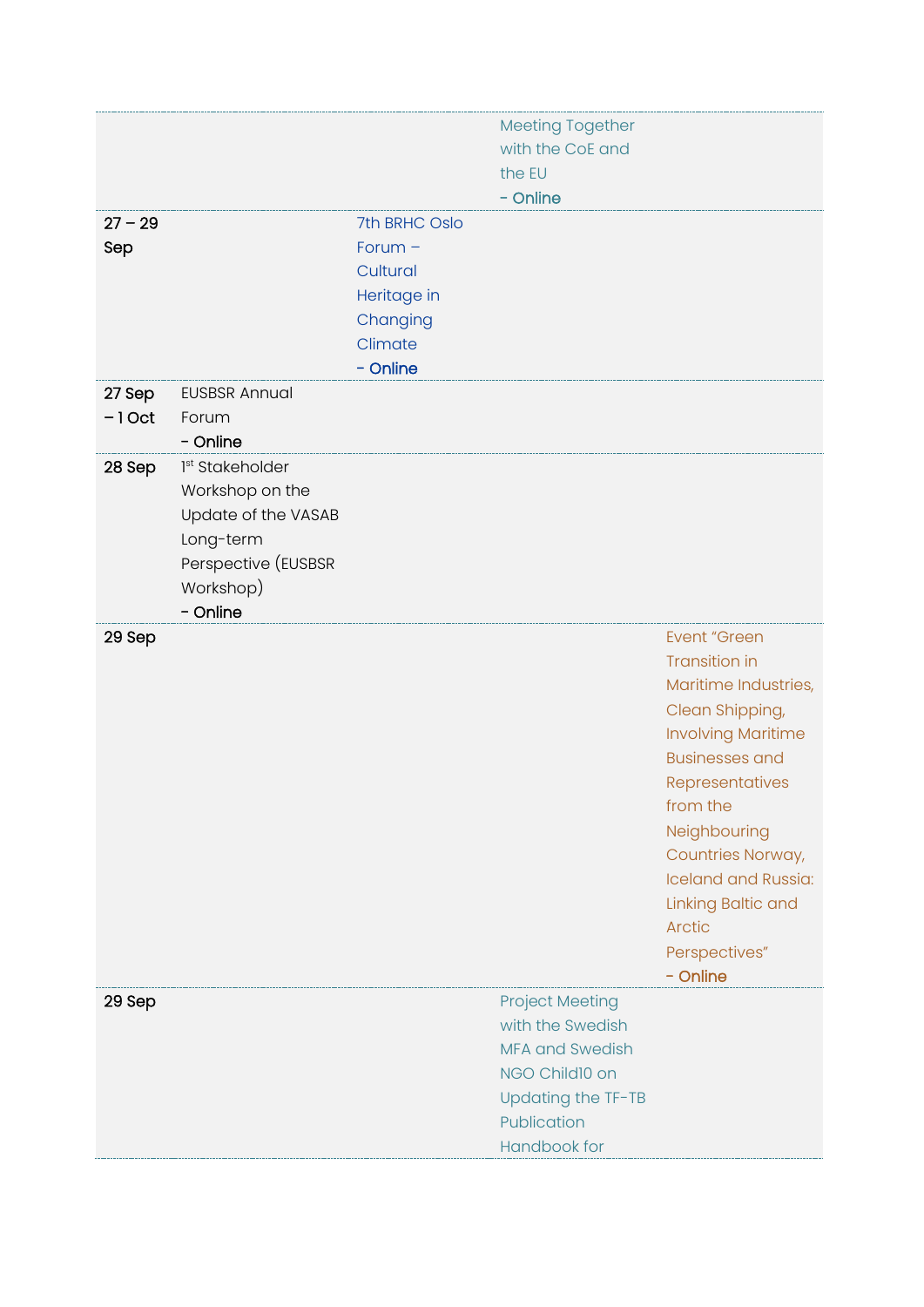<span id="page-11-0"></span>

|         |                 | Diplomats and                  |                          |
|---------|-----------------|--------------------------------|--------------------------|
|         |                 | <b>Consular Staff</b>          |                          |
|         |                 | - Online                       |                          |
| 29 Sep  |                 | <b>PA Secure</b>               |                          |
|         |                 | Workshop on Youth              |                          |
|         |                 | and Children                   |                          |
|         |                 | Resilience at the              |                          |
|         |                 | <b>EUSBSR Annual</b>           |                          |
|         |                 | Forum                          |                          |
|         |                 | - Online                       |                          |
| 29 Sep  |                 | A Journey Through              |                          |
|         |                 | Barnahus Day 2,                |                          |
|         |                 | <b>Promise Training</b>        |                          |
|         |                 | on Barnahus                    |                          |
|         |                 | <b>Quality Standards</b>       |                          |
|         |                 | - Online                       |                          |
| 30 Sep  |                 |                                | <b>EUBSR AF Workshop</b> |
|         |                 |                                | "Empowering              |
|         |                 |                                | Youth for Green          |
|         |                 |                                | Entrepreneurship"        |
|         |                 |                                | - Online                 |
| 30 Sep  |                 | <b>Discussions with</b>        |                          |
|         |                 | <b>WHO on Potential</b>        |                          |
|         |                 | Collaboration on               |                          |
|         |                 | Water                          |                          |
|         |                 | Safety/Drowning                |                          |
|         |                 | Prevention in the              |                          |
|         |                 | <b>BSR</b>                     |                          |
|         |                 | - Online                       |                          |
|         |                 |                                |                          |
|         |                 | October 2021                   |                          |
| 4 Oct   | Meeting between |                                |                          |
|         | CPMR/BSC and    |                                |                          |
|         | CBSS-future     |                                |                          |
|         | Collaboration   |                                |                          |
|         | - Online        |                                |                          |
| $4 - 5$ |                 | 1 <sup>st</sup> Meeting of the |                          |
| Oct     |                 | Drafting                       |                          |
|         |                 | Committee on                   |                          |
|         |                 | Trafficking for the            |                          |
|         |                 | Purpose of labour              |                          |
|         |                 | Exploitation                   |                          |
|         |                 | - Online                       |                          |
|         |                 |                                |                          |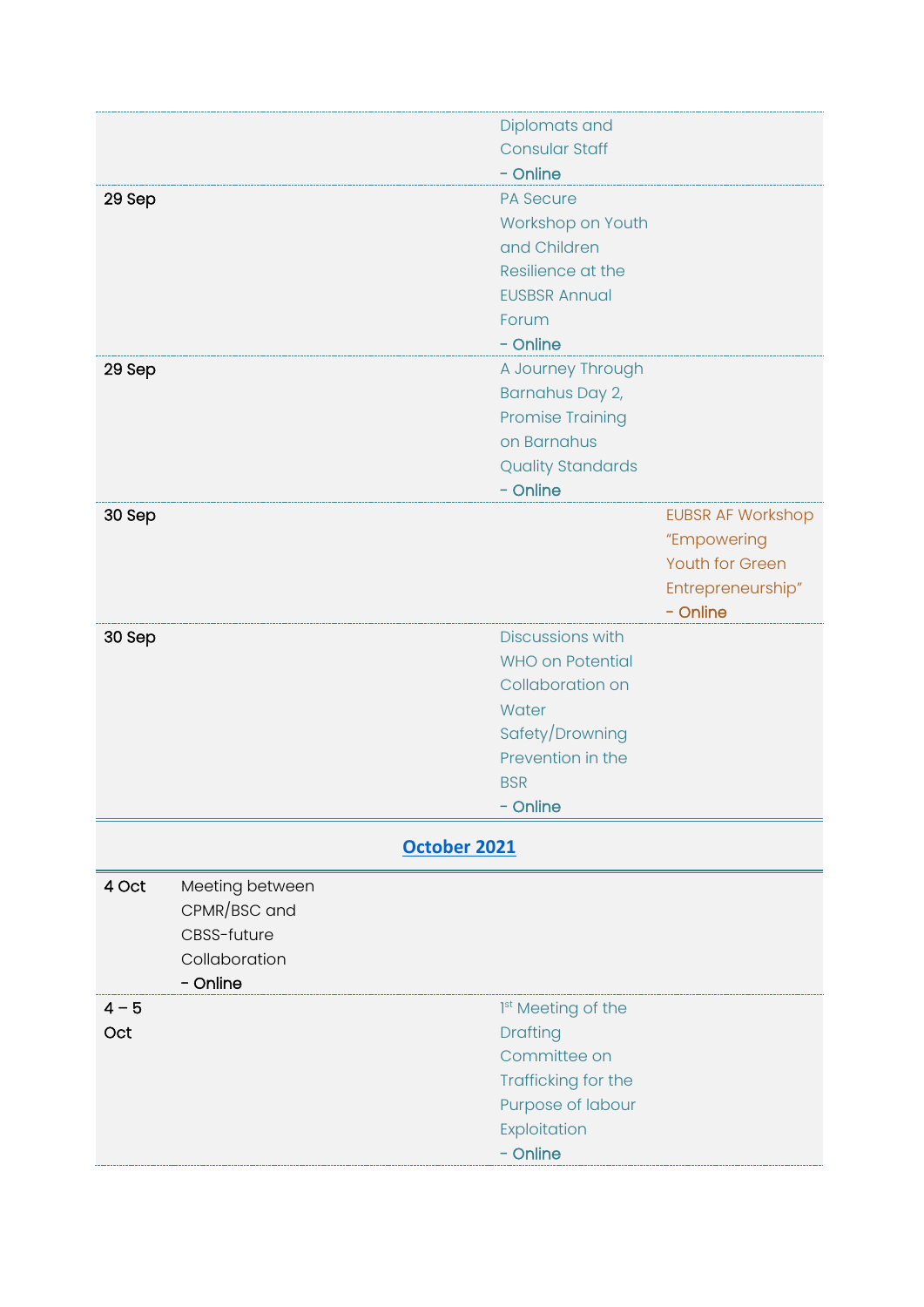| $4 - 6$ |                           |                    | <b>NEEDS Teacher</b>        |                       |
|---------|---------------------------|--------------------|-----------------------------|-----------------------|
| Oct     |                           |                    | Training Day $4 - 5$        |                       |
|         |                           |                    | - Online                    |                       |
| 5 Oct   |                           |                    | <b>CBSS Civil</b>           |                       |
|         |                           |                    | <b>Protection Network</b>   |                       |
|         |                           |                    | <b>Senior Experts</b>       |                       |
|         |                           |                    | Meeting                     |                       |
|         |                           |                    | - Oslo,                     |                       |
|         |                           |                    | Norway/Online               |                       |
| 5 Oct   |                           |                    | Webinar Launching           |                       |
|         |                           |                    | the Barnahus-               |                       |
|         |                           |                    | <b>Trafficking report</b>   |                       |
|         |                           |                    | - Online                    |                       |
| 5 Oct   |                           | <b>Book Launch</b> |                             |                       |
|         |                           | "Bound             |                             |                       |
|         |                           | Together:          |                             |                       |
|         |                           | <b>Shared</b>      |                             |                       |
|         |                           | Challenges in      |                             |                       |
|         |                           | the Baltic Sea     |                             |                       |
|         |                           | Region" at         |                             |                       |
|         |                           | Frivärld           |                             |                       |
|         |                           | - Online           | Children and Youth          |                       |
| 6 Oct   |                           |                    | Role in Building            |                       |
|         |                           |                    | <b>Resilient Societies,</b> |                       |
|         |                           |                    | Joint SI Funded             |                       |
|         |                           |                    | Project, Partner            |                       |
|         |                           |                    | Meeting                     |                       |
|         |                           |                    | - Online                    |                       |
| 6 Oct   |                           |                    |                             | Kapucinsky            |
|         |                           |                    |                             | Lectures, Johan       |
|         |                           |                    |                             | Rockström on          |
|         |                           |                    |                             | <b>Climate Change</b> |
|         |                           |                    |                             | and Planetary         |
|         |                           |                    |                             | boundaries in         |
|         |                           |                    |                             | COP26                 |
|         |                           |                    |                             | - Online              |
| 7 Oct   | <b>Sustainable Cities</b> |                    |                             |                       |
|         | by the Sea Meeting        |                    |                             |                       |
|         | with Arne Flågoyen        |                    |                             |                       |
|         | - Online                  |                    |                             |                       |
| 7 Oct   |                           |                    | A Journey Through           |                       |
|         |                           |                    | Barnahus Day 3.             |                       |
|         |                           |                    | <b>Promise Training</b>     |                       |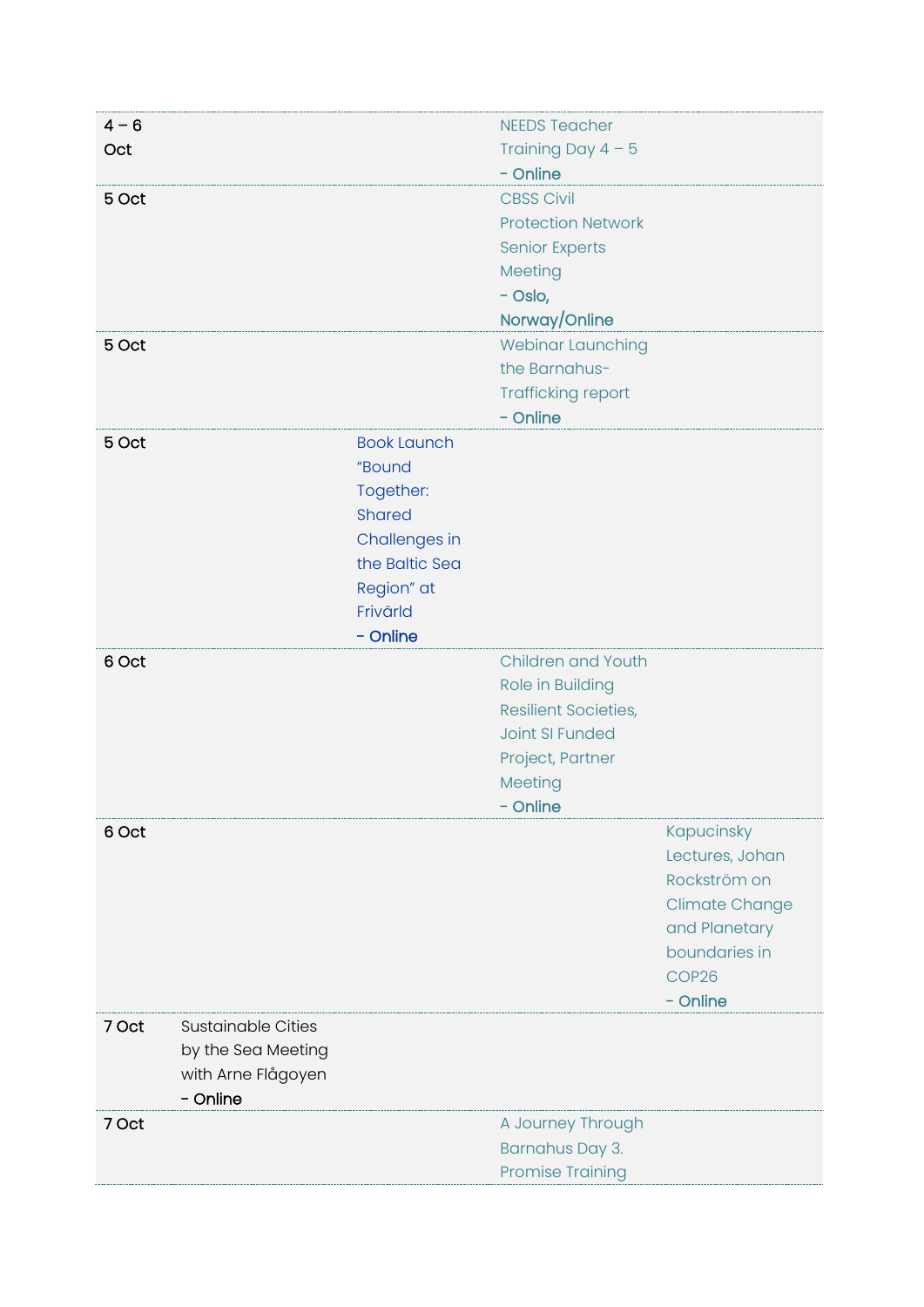|         |                      |                        | on Barnahus                |
|---------|----------------------|------------------------|----------------------------|
|         |                      |                        |                            |
|         |                      |                        | <b>Quality Standards</b>   |
|         |                      |                        | for Czechia                |
|         |                      |                        | - Online                   |
| 7 Oct   |                      |                        | <b>Baltic Sea Festival</b> |
|         |                      |                        | <b>Partner Meeting</b>     |
|         |                      |                        | with Swedish               |
|         |                      |                        | Institute and              |
|         |                      |                        | Utrikespolitiska           |
|         |                      |                        | Institutet                 |
|         |                      |                        | - Online                   |
| 7 Oct   |                      |                        | <b>Baltic Sea Cultural</b> |
|         |                      |                        | <b>Cities and Region</b>   |
|         |                      |                        | meeting with REM           |
|         |                      |                        | Consultancy                |
|         |                      |                        | - Online                   |
| $7 - 8$ | <b>BSSSC Board</b>   |                        |                            |
| Oct     | Meeting & Annual     |                        |                            |
|         | Conference 2021      |                        |                            |
|         |                      |                        |                            |
|         | - Kaliningrad/Online |                        |                            |
| 8 Oct   |                      |                        | <b>NEEDS Project</b>       |
|         |                      |                        | <b>Steering Group</b>      |
|         |                      |                        | Meeting                    |
|         |                      |                        | - Online                   |
| 8 Oct   |                      |                        | Sea of music -             |
|         |                      |                        | Project Meeting at         |
|         |                      |                        | Kulturhuset                |
|         |                      |                        | - Online                   |
| II Oct  |                      | <b>Baltic Sea</b>      |                            |
|         |                      | <b>Cultural Cities</b> |                            |
|         |                      | <b>Partner Meeting</b> |                            |
|         |                      | with Schleswig         |                            |
|         |                      | Holstein               |                            |
|         |                      | - Online               |                            |
| 11 Oct  |                      |                        | <b>CBSS Hosts</b>          |
|         |                      |                        | Coordination               |
|         |                      |                        | Meeting between            |
|         |                      |                        | NCM, BEAC and              |
|         |                      |                        | <b>CBSS Children's</b>     |
|         |                      |                        |                            |
|         |                      |                        | <b>Rights Units</b>        |
|         |                      |                        | - Online                   |
| Il Oct  |                      | Meeting with           |                            |
|         |                      | <b>Trilateral</b>      |                            |
|         |                      | Research               |                            |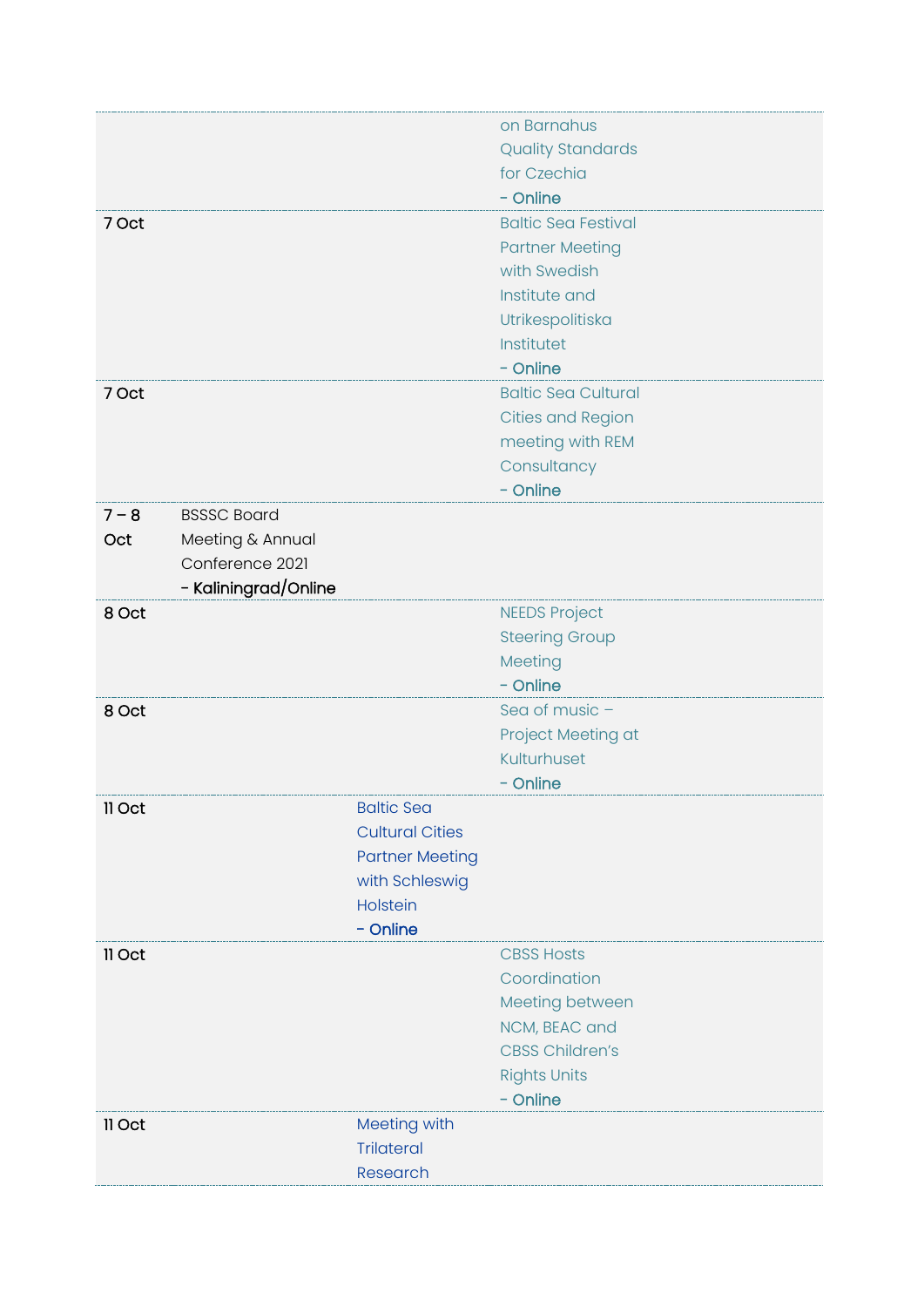|        | Institute<br>regarding New<br><b>Joint Initiative</b><br>"Helping<br><b>Stakeholders</b><br>Use Data to<br><b>Better</b><br><b>Understand and</b><br><b>Address Human</b><br>Trafficking"<br>- Online |                                                                                                                                                                                                       |
|--------|-------------------------------------------------------------------------------------------------------------------------------------------------------------------------------------------------------|-------------------------------------------------------------------------------------------------------------------------------------------------------------------------------------------------------|
| 11 Oct |                                                                                                                                                                                                       | <b>CBSS Hosts</b><br>Coordination<br>Meeting between<br>NCM, BEAC and<br><b>CBSS Children's</b><br><b>Rights Units</b><br>- Online                                                                    |
| 11 Oct |                                                                                                                                                                                                       | <b>NEEDS Project</b><br><b>Meeting Between</b><br>NCM, BEAC and<br><b>CBSS Children's</b><br><b>Rights Units</b><br>- Online                                                                          |
| 12 Oct |                                                                                                                                                                                                       | <b>CAR and National</b><br>Police in Norway<br><b>Discuss about EEA</b><br><b>Funded Project</b><br><b>Concept and Next</b><br>Steps including a<br>Potential<br>Cooperation<br>Agreement<br>- Online |
| 12 Oct |                                                                                                                                                                                                       | <b>EU Fundamental</b><br>Rights Forum,<br>Session on the<br><b>Future of Child</b><br>Justice in Europe<br>- Online                                                                                   |
| 13 Oct |                                                                                                                                                                                                       | International<br>Forum on Child<br><b>Sexual Abuse</b><br>- Online                                                                                                                                    |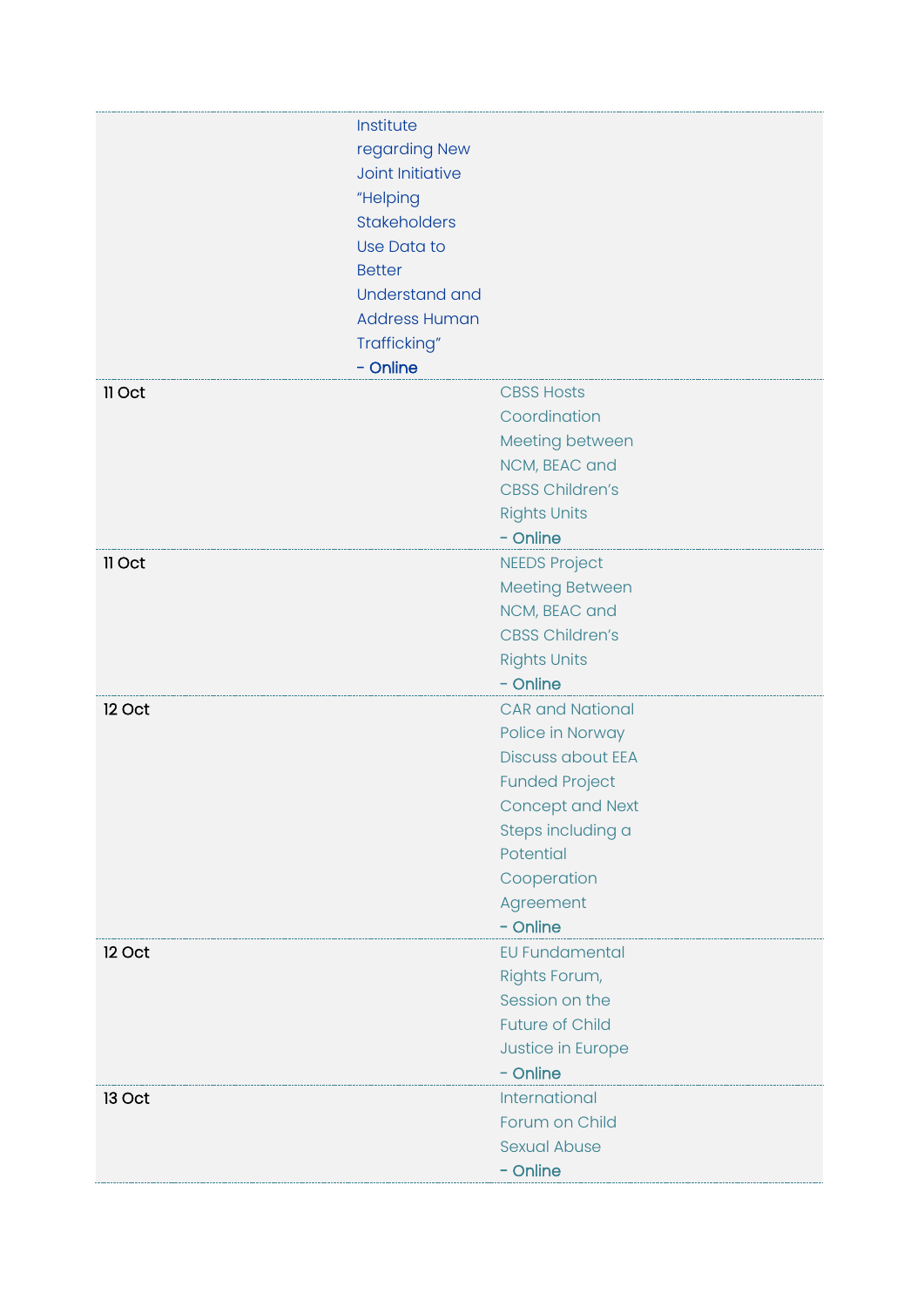| 13 Oct                   | Meeting with<br>the Estonian<br>and Lithuanian<br>Embassies/Instit        |                                                                                                                                                                                |
|--------------------------|---------------------------------------------------------------------------|--------------------------------------------------------------------------------------------------------------------------------------------------------------------------------|
|                          | utes<br>- Online                                                          |                                                                                                                                                                                |
| 13 Oct                   | Meeting with<br><b>National Youth</b><br>Council of<br>Russia<br>- Online |                                                                                                                                                                                |
| $13 - 14$<br>Oct         |                                                                           | <b>FIRE-IN Project</b><br>Annual<br>Dissemination<br>Conference<br>- Marseille,<br>France/Online                                                                               |
| $13 - 15$<br>Oct         |                                                                           | <b>PROMISE Training:</b><br>Trauma-Focused<br>Cognitive<br><b>Behavioural</b><br>Therapy (TF-CBT)<br>- Online                                                                  |
| 14 Oct                   |                                                                           | CBSS/PROMISE<br>Presents at<br>International<br>Conference in<br>Albania Supporting<br>their journey to<br>Getting to yes on<br><b>Barnahus</b><br>- Online                    |
| 18 Oct                   |                                                                           | Children<br>Trafficking, Digital<br>Age, European<br>Anti-trafficking Day<br>Organised by H M<br>Queen Silvia<br>Foundation - Care<br>About the Children<br>- Stockholm/Online |
| 20 Oct<br>-Lubeck/Online | <b>HELCOM Ministerial</b>                                                 |                                                                                                                                                                                |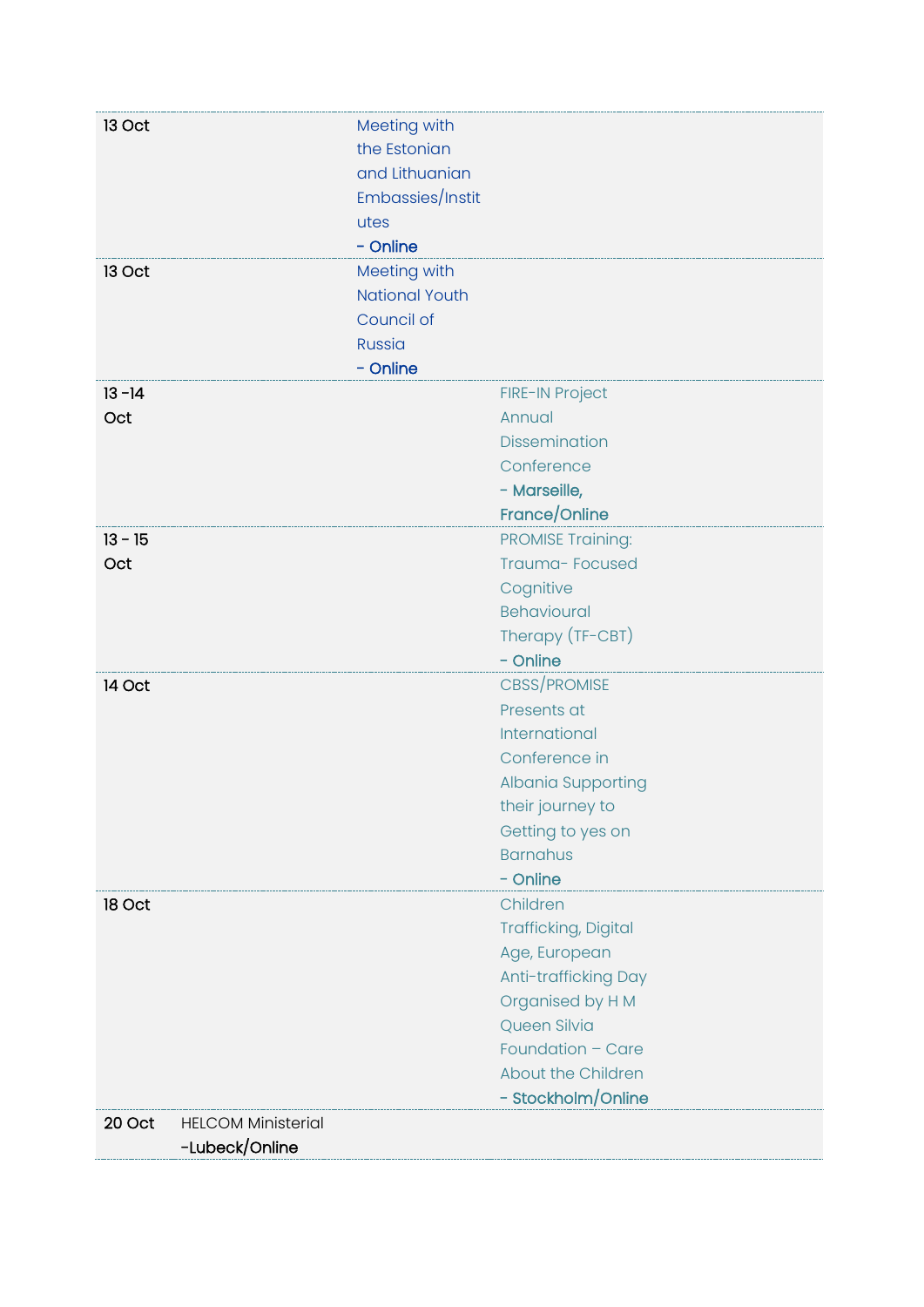<span id="page-16-0"></span>

| $26 - 28$ |                        | <b>PROMISE Training</b>  |
|-----------|------------------------|--------------------------|
| Oct       |                        | <b>Course: Combined</b>  |
|           |                        | Parent-Child             |
|           |                        | Cognitive                |
|           |                        | <b>Behavioural</b>       |
|           |                        | Therapy (CPC-            |
|           |                        | CBT)                     |
|           |                        | - Höör, Sweden           |
| 27 Oct    | <b>XVI General</b>     |                          |
|           | Conference of the      |                          |
|           | union of the Baltic    |                          |
|           | Cities                 |                          |
|           | - St. Petersburg,      |                          |
|           | Russia/Online          |                          |
|           |                        | November 2021            |
| $1 - 5$   |                        | <b>NEEDS Intensive</b>   |
|           |                        |                          |
| Nov       |                        | Study Programme.         |
|           |                        | Hosted by                |
|           |                        | University of            |
|           |                        | Tromso (UiT)             |
|           |                        | - Online                 |
| $3 - 4$   |                        | <b>PROMISE Lecture:</b>  |
| Nov       |                        | <b>BASE- Child Abuse</b> |
|           |                        | and Neglect (BASE-       |
|           |                        | CAN)                     |
|           |                        | - Online                 |
| $4 - 5$   |                        | <b>CAR Expert Group</b>  |
| Nov       |                        | Meeting                  |
|           |                        | - Online                 |
| $8 - 11$  | 6 <sup>th</sup> Annual |                          |
| Nov       | Stockholm Security     |                          |
|           | Conference:            |                          |
|           | "Battlefields of the   |                          |
|           | Future: Trends of      |                          |
|           | Conflict and           |                          |
|           | Warfare in the 21st    |                          |
|           | Century" organised     |                          |
|           | by SIPRI               |                          |
|           | - Stockholm/Online     |                          |
| 10 Nov    |                        | DSB (CBSS CPN            |
|           |                        | Chair) "Teaser"          |
|           |                        | Event in                 |
|           |                        | Preparation for the      |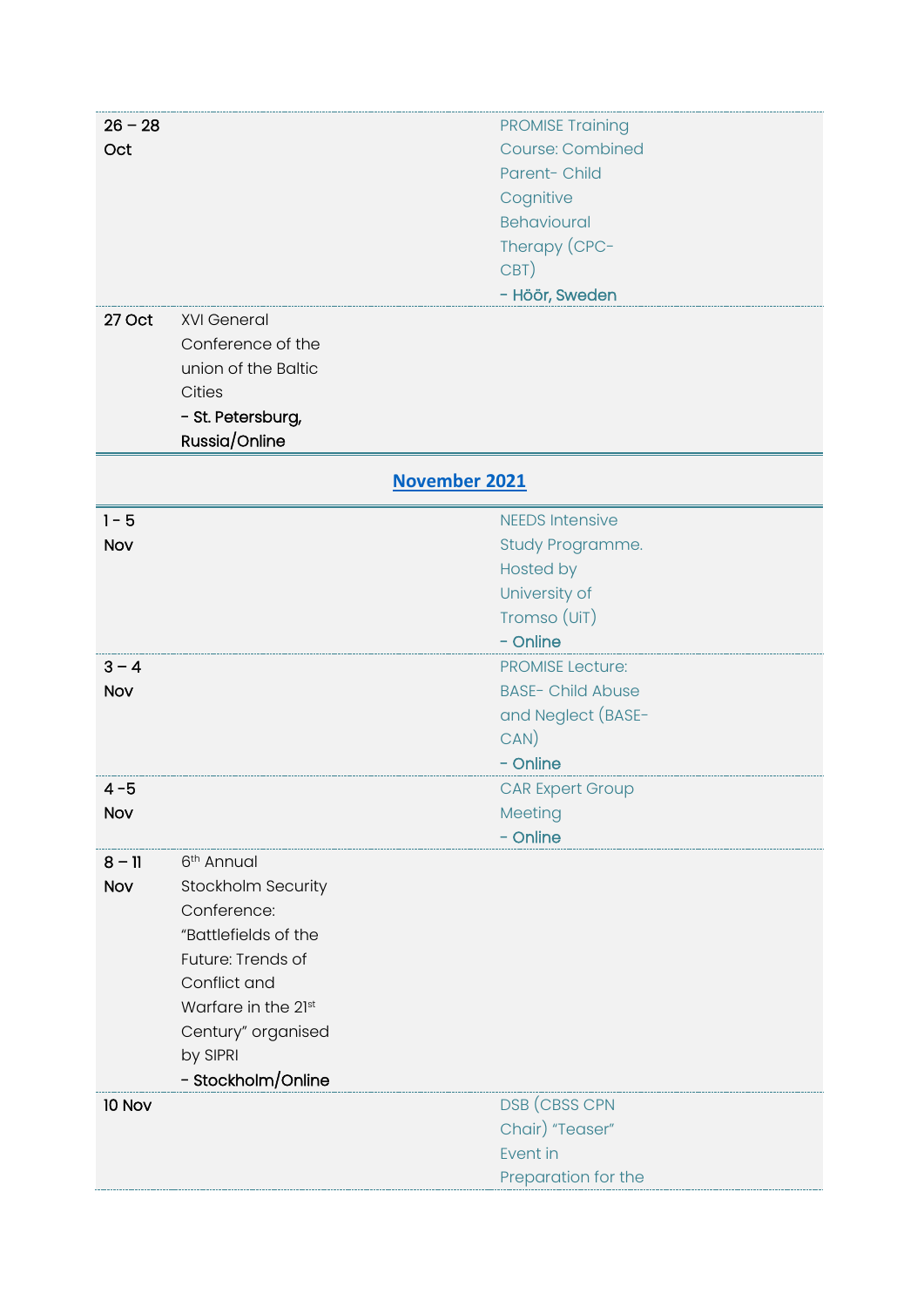|           |                    | <b>Baltic Excellence</b> |                             |
|-----------|--------------------|--------------------------|-----------------------------|
|           |                    | Programme in Civil       |                             |
|           |                    | Security                 |                             |
|           |                    | - Oslo,                  |                             |
|           |                    | Norway/Online            |                             |
| $15 - 16$ |                    | <b>PROMISE Lecture:</b>  |                             |
| Nov       |                    | <b>Base- Child Abuse</b> |                             |
|           |                    | and Neglect (BASE-       |                             |
|           |                    | CAN)                     |                             |
|           |                    | - Online                 |                             |
| 23 Nov    | CSO Meeting and    |                          |                             |
|           | Flag Ceremony      |                          |                             |
|           | - Stockholm        |                          |                             |
| 23 Nov    | Reception for the  |                          |                             |
|           | EGSD's 25          |                          |                             |
|           | Anniversary        |                          |                             |
|           | - Norwegian        |                          |                             |
|           | Embassy, Stockholm |                          |                             |
| 23 Nov    |                    | e-FIRE-IN Platform       |                             |
|           |                    | Discussions with         |                             |
|           |                    | <b>FIRE-IN Partners</b>  |                             |
|           |                    | - Online                 |                             |
| 23 Nov    |                    | <b>NDPHS Partnership</b> |                             |
|           |                    | <b>Annual Conference</b> |                             |
|           |                    | <b>Side Event</b>        |                             |
|           |                    | "Connecting Minds        |                             |
|           |                    | Across the Ages"         |                             |
|           |                    | - Stockholm/Online       |                             |
| $23 - 25$ |                    | <b>PROMISE Training</b>  |                             |
| Nov       |                    | <b>Course: Combined</b>  |                             |
|           |                    | Parent- Child            |                             |
|           |                    | Cognitive                |                             |
|           |                    | <b>Behavioural</b>       |                             |
|           |                    | Therapy (CPC-            |                             |
|           |                    | CBT)                     |                             |
|           |                    | - Trelleborg,            |                             |
|           |                    | Sweden                   |                             |
| $23 - 24$ |                    |                          | <b>Taking a Holistic</b>    |
| Nov       |                    |                          | Approach to                 |
|           |                    |                          | <b>Prolonging Working</b>   |
|           |                    |                          | Life (the SWAGE             |
|           |                    |                          | model), TWG II, BSLF        |
|           |                    |                          | for Sustainable             |
|           |                    |                          | <b>Working Life Project</b> |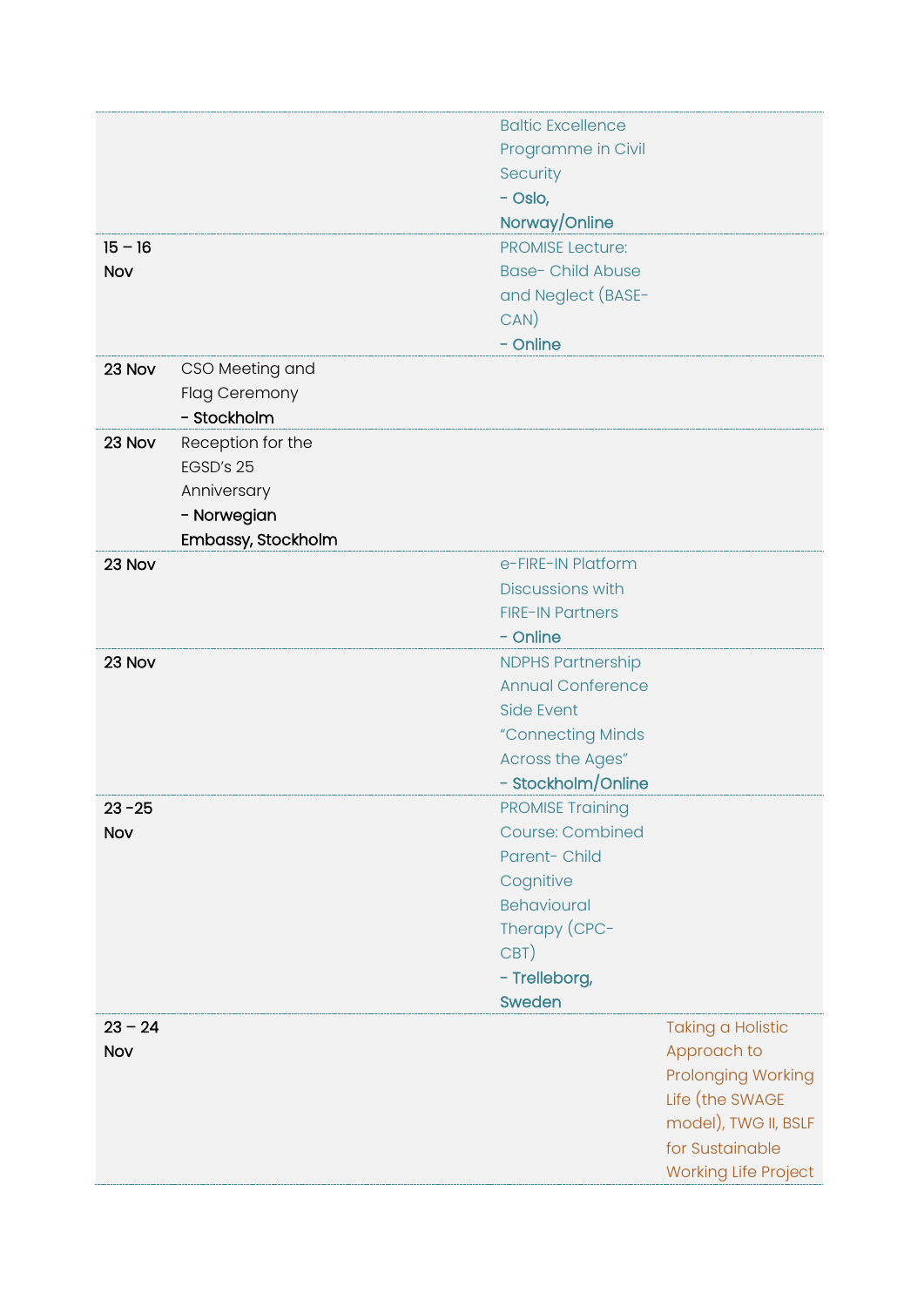|            |                                                                                                                                         |                         |                           | - Online |
|------------|-----------------------------------------------------------------------------------------------------------------------------------------|-------------------------|---------------------------|----------|
| 24 Nov     | EGSD 25th Meeting<br>Anniversary. Launch<br>of the "Baltic $2030 -$<br>Bumps on the Road"<br>Review<br>- CBSS Secretariat,<br>Stockholm |                         |                           |          |
| 24 Nov     |                                                                                                                                         |                         | <b>Discussions with</b>   |          |
|            |                                                                                                                                         |                         | the Norwegian             |          |
|            |                                                                                                                                         |                         | <b>Police Directorate</b> |          |
|            |                                                                                                                                         |                         | on next steps with        |          |
|            |                                                                                                                                         |                         | an EEA funding            |          |
|            |                                                                                                                                         |                         | proposal                  |          |
|            |                                                                                                                                         |                         | - Online                  |          |
| $24 - 25$  |                                                                                                                                         |                         | Workshop within           |          |
| Nov        |                                                                                                                                         |                         | the NET-CBRN-             |          |
|            |                                                                                                                                         |                         | <b>REACT</b> project      |          |
|            |                                                                                                                                         |                         | $-$ Lviv,                 |          |
|            |                                                                                                                                         |                         | Ukraine/Online            |          |
| $24 - 26$  |                                                                                                                                         |                         | European Forum            |          |
|            |                                                                                                                                         |                         | for Disaster Risk         |          |
|            |                                                                                                                                         |                         | Reduction                 |          |
|            |                                                                                                                                         |                         | - Online                  |          |
| $25 - 26$  |                                                                                                                                         |                         | <b>UNDRR's European</b>   |          |
| Nov        |                                                                                                                                         |                         | <b>Forum for Disaster</b> |          |
|            |                                                                                                                                         |                         | <b>Risk Reduction,</b>    |          |
|            |                                                                                                                                         |                         | <b>CASCADE</b> project    |          |
|            |                                                                                                                                         |                         | booth                     |          |
| $25 - 26$  |                                                                                                                                         | <b>Baltic Sea Youth</b> | - Online                  |          |
| Nov        |                                                                                                                                         | $Platform -$            |                           |          |
|            |                                                                                                                                         | Erasmus+                |                           |          |
|            |                                                                                                                                         | Partnership             |                           |          |
|            |                                                                                                                                         | Meeting                 |                           |          |
|            |                                                                                                                                         | - Stockholm,            |                           |          |
|            |                                                                                                                                         | Sweden                  |                           |          |
| $25 - 26$  |                                                                                                                                         |                         | <b>PROMISE</b>            |          |
| <b>Nov</b> |                                                                                                                                         |                         | Participated in the       |          |
|            |                                                                                                                                         |                         | Latvian                   |          |
|            |                                                                                                                                         |                         | International             |          |
|            |                                                                                                                                         |                         | Conference on             |          |
|            |                                                                                                                                         |                         | <b>Barnahus</b>           |          |
|            |                                                                                                                                         |                         | - Online                  |          |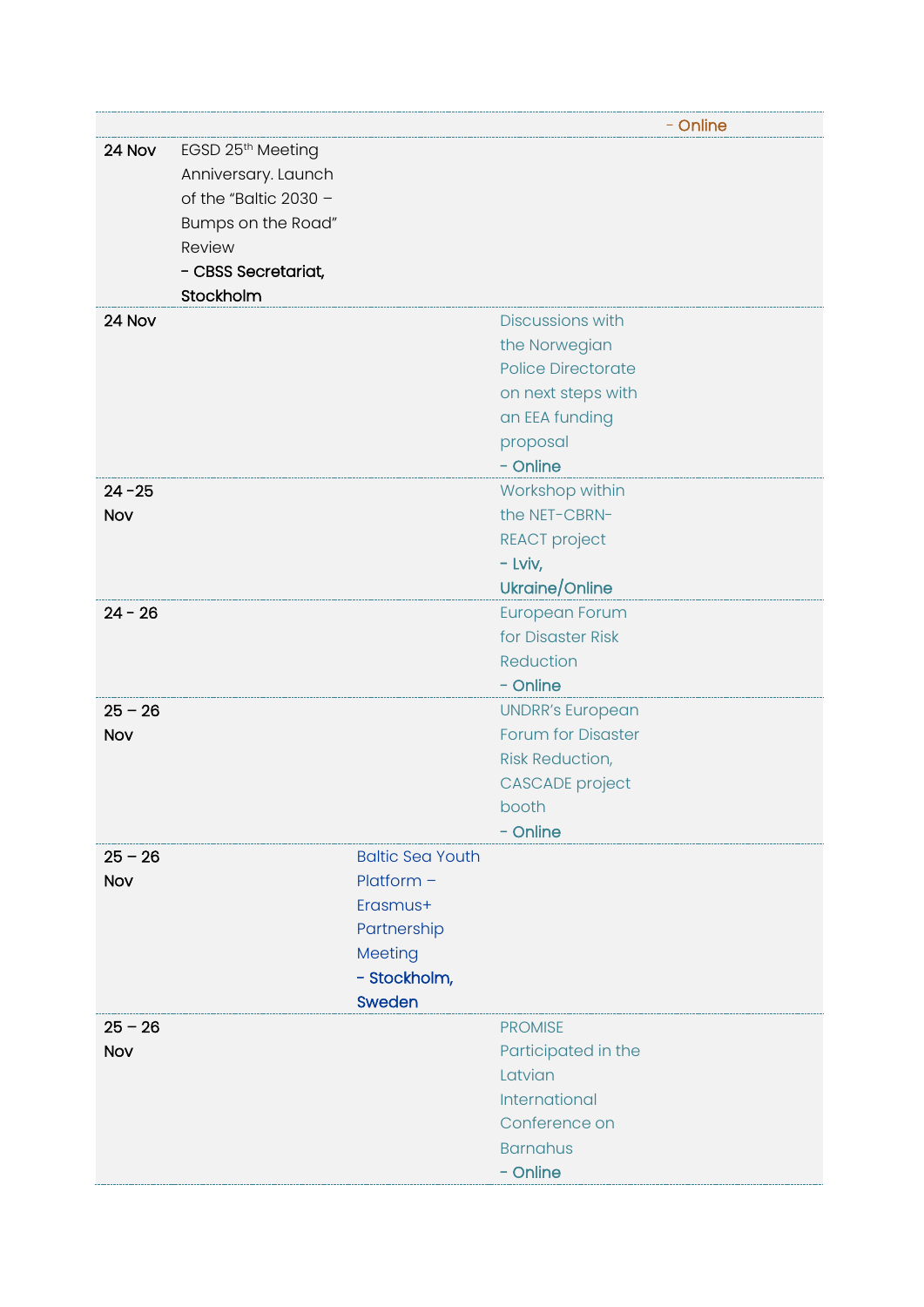<span id="page-19-0"></span>

| 26 Nov        | <b>European Forum</b>      |                          |
|---------------|----------------------------|--------------------------|
|               | for Disaster Risk          |                          |
|               | Reduction                  |                          |
|               | - Online                   |                          |
| $29 - 30$     | Council of the             |                          |
| Nov           | <b>European Drafting</b>   |                          |
|               | Committee on               |                          |
|               | Trafficking for the        |                          |
|               | Purpose of Labour          |                          |
|               | <b>Exploitation (DH-</b>   |                          |
|               | TET)                       |                          |
|               | - Online                   |                          |
| 30 Nov        | PA Secure/CBSS             |                          |
|               | CPN sub-group              |                          |
|               | meeting on                 |                          |
|               | volunteers                 |                          |
|               | organised by the           |                          |
|               | <b>Finish National</b>     |                          |
|               | <b>Rescue Association</b>  |                          |
|               | (SPEK)                     |                          |
|               | - Online                   |                          |
| 30 Nov        | <b>Final Conference of</b> |                          |
|               | the Council of             |                          |
|               | Europe, Project            |                          |
|               | "Combating                 |                          |
|               | <b>Violence Against</b>    |                          |
|               | Children in Ukraine"       |                          |
|               | - Kyiv, Ukraine            |                          |
|               | A First Discussion         |                          |
| 30 Nov        | with the NCAC and          |                          |
|               |                            |                          |
|               | <b>PROMISE about</b>       |                          |
|               | Supporting                 |                          |
|               | Countries                  |                          |
|               | Internationally to         |                          |
|               | Meet Common                |                          |
|               | <b>Standards</b>           |                          |
|               | - Online                   |                          |
| December 2021 |                            |                          |
| 1 Dec         |                            | <b>Baltic Leadership</b> |
|               |                            | Programme $(BLP)$ –      |
|               |                            | Neighbours Module        |
|               |                            | $1 -$ Follow up          |
|               |                            | - Online                 |
|               |                            |                          |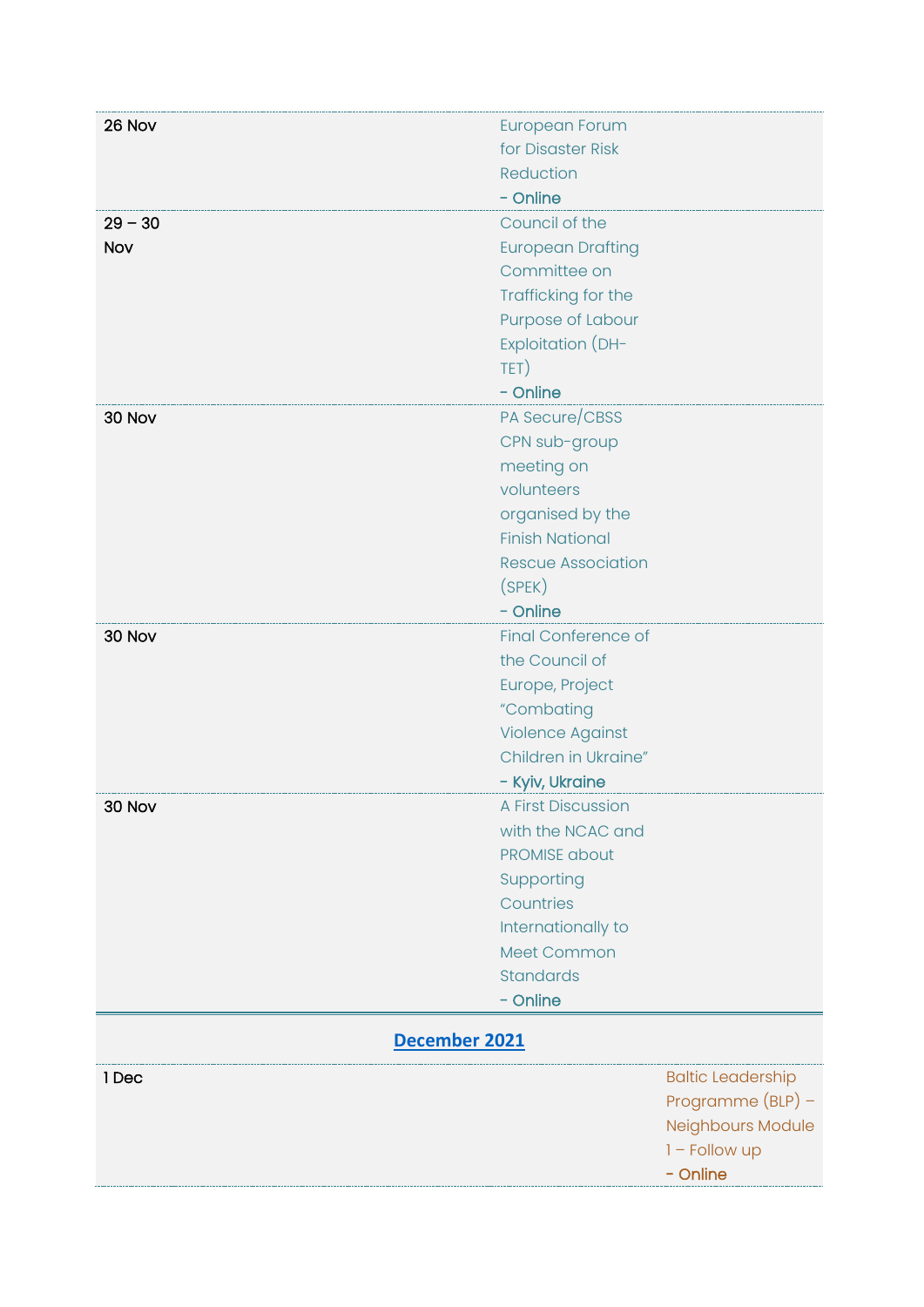| 1 Dec | <b>Task Force against</b> |
|-------|---------------------------|
|       | Trafficking in            |
|       | Human Beings (TF-         |
|       | THB) Meeting              |
|       | - Oslo, Norway            |
| 2 Dec | Meeting with              |
|       | Hamburg Fire and          |
|       | Rescue Service on         |
|       | future cooperation,       |
|       | upcoming German           |
|       | CBSS presidency,          |
|       | projects                  |
|       | development               |
|       | - Stockholm,              |
|       | Sweden                    |
| 2 Dec | A Journey                 |
|       | <b>Through Barnahus</b>   |
|       | Day 5, Promise            |
|       | Training                  |
|       | on Barnahus Qualit        |
|       | y Standards               |
|       | - Online                  |
| 2 Dec | <b>Presenting TF-THB</b>  |
|       | <b>Best Practices</b>     |
|       | against Human             |
|       | Trafficking, at the       |
|       | <b>Civil Society</b>      |
|       | Platform against          |
|       | <b>THB</b>                |
|       | - Stockholm,              |
|       | Sweden                    |
| 3 Dec | Meeting with THB          |
|       | <b>Head of Unit Frida</b> |
|       | Johansson, Swe            |
|       | <b>Gender Equality</b>    |
|       | Agency on the             |
|       | <b>Baltic Awareness</b>   |
|       | Campaign of CAPE          |
|       | <b>Il Project</b>         |
|       | - Online                  |
| 8 Dec | <b>TF-THB THALIA</b>      |
|       | <b>Project Final</b>      |
|       | Conference                |
|       | - Online                  |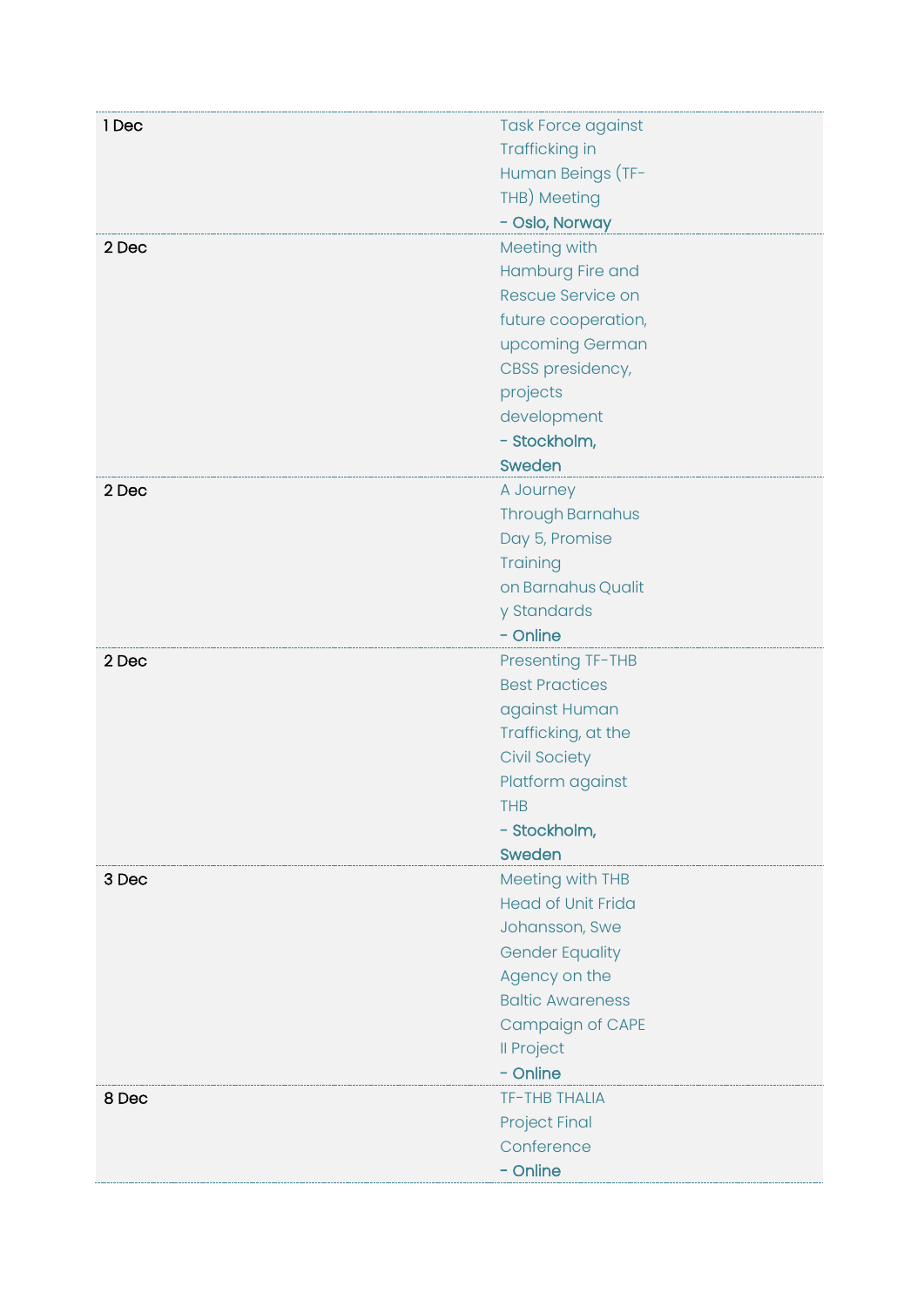| 8 Dec  | Interviews with           |
|--------|---------------------------|
|        | Moldova and               |
|        | Finland for the           |
|        | <b>PROMISE Drafted</b>    |
|        | <b>WHO Report</b>         |
|        | <b>Presenting Case</b>    |
|        | <b>Studies of Success</b> |
|        | <b>Factors</b> for        |
|        | <b>Barnahus</b>           |
|        | - Online                  |
| 8 Dec  | <b>Initial Planning</b>   |
|        | Meeting with              |
|        | Estonia for their         |
|        | <b>Base-Can Seminar</b>   |
|        | <b>Series</b>             |
|        | - Online                  |
| 10 Dec | Interviews with           |
|        | Denmark for the           |
|        | <b>PROMISE Drafted</b>    |
|        | <b>WHO Report</b>         |
|        | <b>Presenting Case</b>    |
|        | <b>Studies of Success</b> |
|        | <b>Factors</b> for        |
|        | <b>Barnahus</b>           |
|        | - Online                  |
| 11 Dec | BSYD 2021 Award           |
|        | Ceremony                  |
|        | - Online                  |
| 15 Dec | Webinar "Producer         |
|        | Responsibility,           |
|        | waste - to Energy         |
|        | and CCS".                 |
|        | Organised by the          |
|        | Norwegian                 |
|        | Presidency of the         |
|        | <b>EGSD</b>               |
|        | - Online                  |
| 16 Dec | Presenting the joint      |
|        | <b>Barnahus and</b>       |
|        | <b>Baltic TRM Project</b> |
|        | at the OSCE               |
|        | <b>Alliance EXPERT</b>    |
|        | Co-ordination             |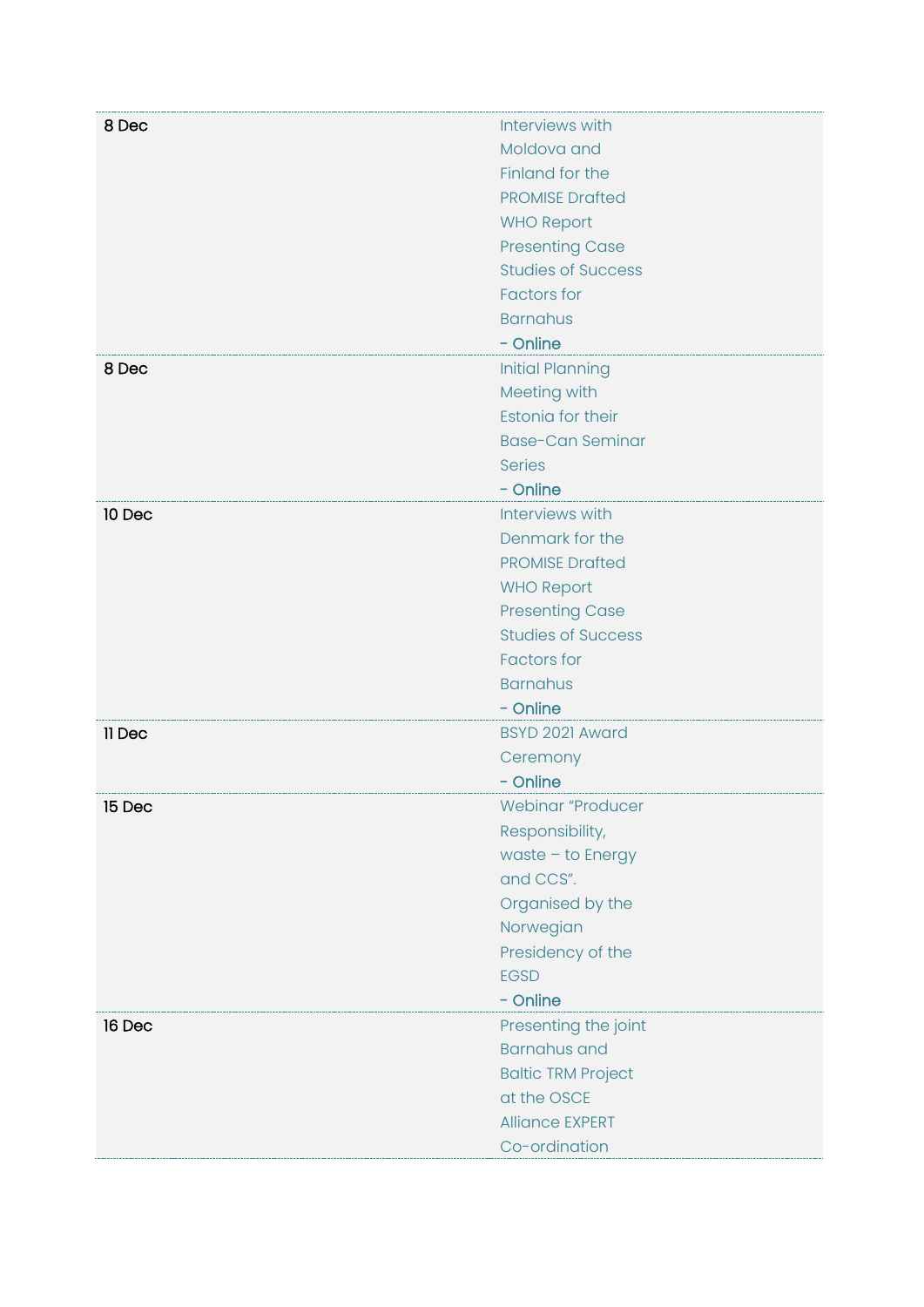<span id="page-22-0"></span>

| Meeting<br>- Vienna/Online<br>First Meeting with<br>21 Dec<br>Mary Jo Vollmer,<br>Medical Expert in<br>Norway to Discuss<br>International<br>Exchange<br>Opportunities<br>- Online<br><b>January 2022</b><br>Meeting with<br>11 Jan<br><b>Estonia to Plan the</b><br>Outline and<br>Content for their<br><b>Base-Can Course</b><br>- Online<br>12 Jan<br>A Journey Through<br>Barnahus Day 6,<br><b>Promise Training</b><br>on Barnahus Qualit<br>y Standards<br>- Online<br>CBSS/PROMISE<br>$12 - 21$<br>presents at an<br>Jan<br>international<br>conference about<br><b>Family Justice</b><br>Centres<br>- Online<br>14 Jan<br><b>BSR Annual Forum</b><br>Brainstorming<br>Meeting<br>- Online<br>15 Jan<br><b>Planning Meeting</b> |  |             |
|----------------------------------------------------------------------------------------------------------------------------------------------------------------------------------------------------------------------------------------------------------------------------------------------------------------------------------------------------------------------------------------------------------------------------------------------------------------------------------------------------------------------------------------------------------------------------------------------------------------------------------------------------------------------------------------------------------------------------------------|--|-------------|
|                                                                                                                                                                                                                                                                                                                                                                                                                                                                                                                                                                                                                                                                                                                                        |  | Team (AECT) |
|                                                                                                                                                                                                                                                                                                                                                                                                                                                                                                                                                                                                                                                                                                                                        |  |             |
|                                                                                                                                                                                                                                                                                                                                                                                                                                                                                                                                                                                                                                                                                                                                        |  |             |
|                                                                                                                                                                                                                                                                                                                                                                                                                                                                                                                                                                                                                                                                                                                                        |  |             |
|                                                                                                                                                                                                                                                                                                                                                                                                                                                                                                                                                                                                                                                                                                                                        |  |             |
|                                                                                                                                                                                                                                                                                                                                                                                                                                                                                                                                                                                                                                                                                                                                        |  |             |
|                                                                                                                                                                                                                                                                                                                                                                                                                                                                                                                                                                                                                                                                                                                                        |  |             |
|                                                                                                                                                                                                                                                                                                                                                                                                                                                                                                                                                                                                                                                                                                                                        |  |             |
|                                                                                                                                                                                                                                                                                                                                                                                                                                                                                                                                                                                                                                                                                                                                        |  |             |
|                                                                                                                                                                                                                                                                                                                                                                                                                                                                                                                                                                                                                                                                                                                                        |  |             |
|                                                                                                                                                                                                                                                                                                                                                                                                                                                                                                                                                                                                                                                                                                                                        |  |             |
|                                                                                                                                                                                                                                                                                                                                                                                                                                                                                                                                                                                                                                                                                                                                        |  |             |
|                                                                                                                                                                                                                                                                                                                                                                                                                                                                                                                                                                                                                                                                                                                                        |  |             |
|                                                                                                                                                                                                                                                                                                                                                                                                                                                                                                                                                                                                                                                                                                                                        |  |             |
|                                                                                                                                                                                                                                                                                                                                                                                                                                                                                                                                                                                                                                                                                                                                        |  |             |
|                                                                                                                                                                                                                                                                                                                                                                                                                                                                                                                                                                                                                                                                                                                                        |  |             |
|                                                                                                                                                                                                                                                                                                                                                                                                                                                                                                                                                                                                                                                                                                                                        |  |             |
|                                                                                                                                                                                                                                                                                                                                                                                                                                                                                                                                                                                                                                                                                                                                        |  |             |
|                                                                                                                                                                                                                                                                                                                                                                                                                                                                                                                                                                                                                                                                                                                                        |  |             |
|                                                                                                                                                                                                                                                                                                                                                                                                                                                                                                                                                                                                                                                                                                                                        |  |             |
|                                                                                                                                                                                                                                                                                                                                                                                                                                                                                                                                                                                                                                                                                                                                        |  |             |
|                                                                                                                                                                                                                                                                                                                                                                                                                                                                                                                                                                                                                                                                                                                                        |  |             |
|                                                                                                                                                                                                                                                                                                                                                                                                                                                                                                                                                                                                                                                                                                                                        |  |             |
|                                                                                                                                                                                                                                                                                                                                                                                                                                                                                                                                                                                                                                                                                                                                        |  |             |
|                                                                                                                                                                                                                                                                                                                                                                                                                                                                                                                                                                                                                                                                                                                                        |  |             |
|                                                                                                                                                                                                                                                                                                                                                                                                                                                                                                                                                                                                                                                                                                                                        |  |             |
|                                                                                                                                                                                                                                                                                                                                                                                                                                                                                                                                                                                                                                                                                                                                        |  |             |
|                                                                                                                                                                                                                                                                                                                                                                                                                                                                                                                                                                                                                                                                                                                                        |  |             |
|                                                                                                                                                                                                                                                                                                                                                                                                                                                                                                                                                                                                                                                                                                                                        |  |             |
|                                                                                                                                                                                                                                                                                                                                                                                                                                                                                                                                                                                                                                                                                                                                        |  |             |
|                                                                                                                                                                                                                                                                                                                                                                                                                                                                                                                                                                                                                                                                                                                                        |  |             |
|                                                                                                                                                                                                                                                                                                                                                                                                                                                                                                                                                                                                                                                                                                                                        |  |             |
|                                                                                                                                                                                                                                                                                                                                                                                                                                                                                                                                                                                                                                                                                                                                        |  |             |
|                                                                                                                                                                                                                                                                                                                                                                                                                                                                                                                                                                                                                                                                                                                                        |  |             |
|                                                                                                                                                                                                                                                                                                                                                                                                                                                                                                                                                                                                                                                                                                                                        |  |             |
|                                                                                                                                                                                                                                                                                                                                                                                                                                                                                                                                                                                                                                                                                                                                        |  |             |
|                                                                                                                                                                                                                                                                                                                                                                                                                                                                                                                                                                                                                                                                                                                                        |  |             |
|                                                                                                                                                                                                                                                                                                                                                                                                                                                                                                                                                                                                                                                                                                                                        |  |             |
| between PROMISE                                                                                                                                                                                                                                                                                                                                                                                                                                                                                                                                                                                                                                                                                                                        |  |             |
| and NCAC in                                                                                                                                                                                                                                                                                                                                                                                                                                                                                                                                                                                                                                                                                                                            |  |             |
| Advance of the                                                                                                                                                                                                                                                                                                                                                                                                                                                                                                                                                                                                                                                                                                                         |  |             |
| Potential                                                                                                                                                                                                                                                                                                                                                                                                                                                                                                                                                                                                                                                                                                                              |  |             |
| Symposium +                                                                                                                                                                                                                                                                                                                                                                                                                                                                                                                                                                                                                                                                                                                            |  |             |
| Forum Combo                                                                                                                                                                                                                                                                                                                                                                                                                                                                                                                                                                                                                                                                                                                            |  |             |
| - Online                                                                                                                                                                                                                                                                                                                                                                                                                                                                                                                                                                                                                                                                                                                               |  |             |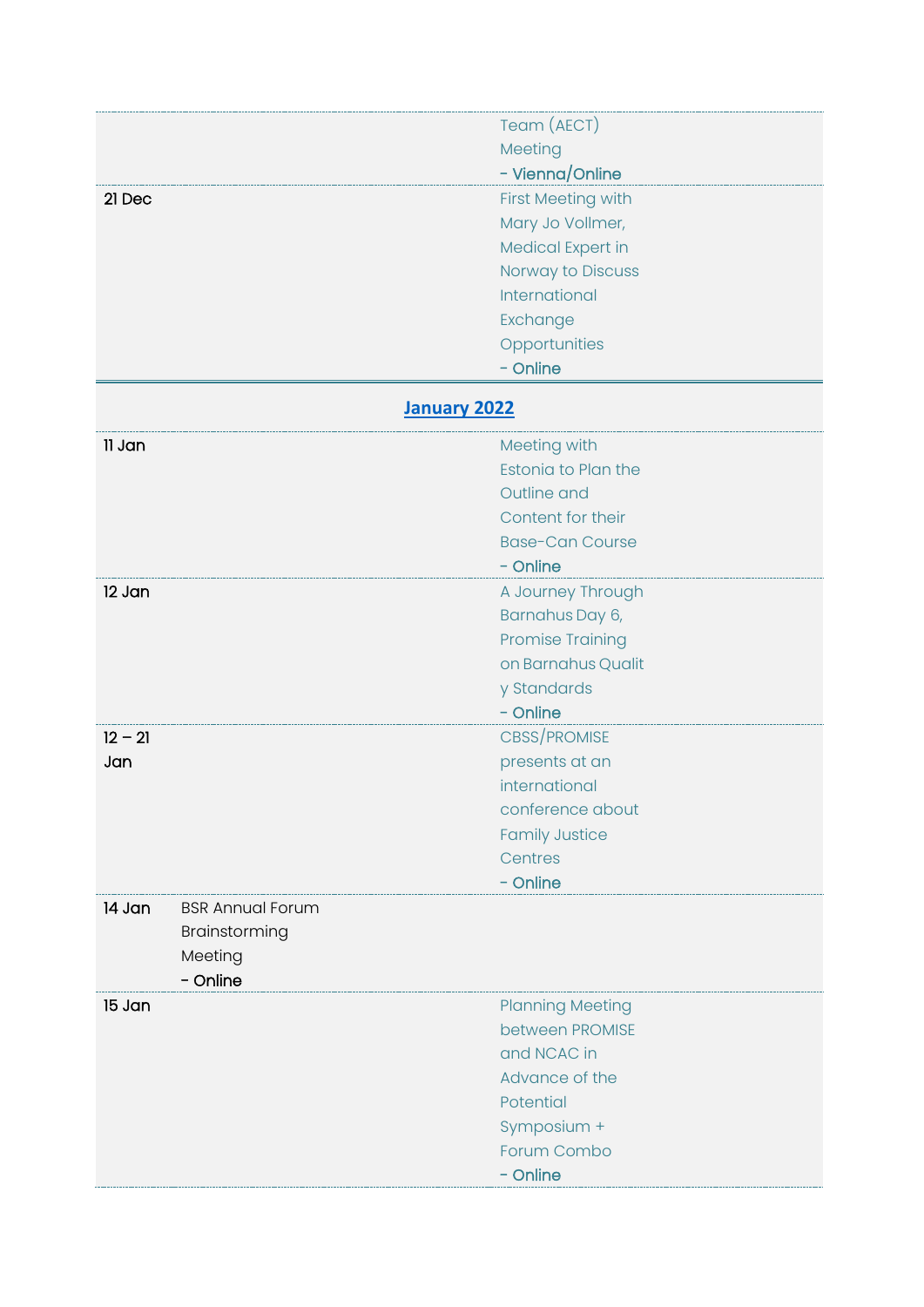| 18 Jan                               |                    | Children at Risk          |
|--------------------------------------|--------------------|---------------------------|
|                                      |                    | Unit hosts                |
|                                      |                    | coordination              |
|                                      |                    | meeting with              |
|                                      |                    | counterparts in           |
|                                      |                    | <b>NCM and BEAC</b>       |
|                                      |                    | - Online                  |
| 19 Jan                               | <b>PA Culture</b>  |                           |
|                                      | planning           |                           |
|                                      | workshop           |                           |
|                                      | - Online           |                           |
| 21 Jan                               | <b>Baltic Sea</b>  |                           |
|                                      | Parliamentary      |                           |
|                                      | <b>Youth Forum</b> |                           |
|                                      | 2022               |                           |
|                                      | - Online           |                           |
| $21 - 28$                            |                    | A series of expert        |
| Jan                                  |                    | meetings                  |
|                                      |                    | concerning the            |
|                                      |                    | review of the             |
|                                      |                    | <b>Barnahus Quality</b>   |
|                                      |                    | <b>Standards</b>          |
|                                      |                    | - Online                  |
| $24 - 25$                            |                    | <b>PROMISE Lecture:</b>   |
| Jan                                  |                    | <b>Base-Child Abuse</b>   |
|                                      |                    | and Neglect (BASE-        |
|                                      |                    | $CAN$ )                   |
|                                      |                    | - Online                  |
| 25 Jan                               |                    | Meeting between           |
|                                      |                    | <b>PROMISE and</b>        |
|                                      |                    | Vidnyx in the USA,        |
|                                      |                    | <b>Courtesy Call</b>      |
|                                      |                    | - Online                  |
| 27 Jan                               |                    | Welcome meeting           |
|                                      |                    | for the PROMISE 4         |
|                                      |                    | forensic interview        |
|                                      |                    | course                    |
|                                      |                    | - Online                  |
| 27 Jan                               |                    | <b>Forensic Interview</b> |
|                                      |                    | training, PROMISE 3       |
|                                      |                    | - Online                  |
| <b>Information Session</b><br>31 Jan |                    |                           |
| for the potential                    |                    |                           |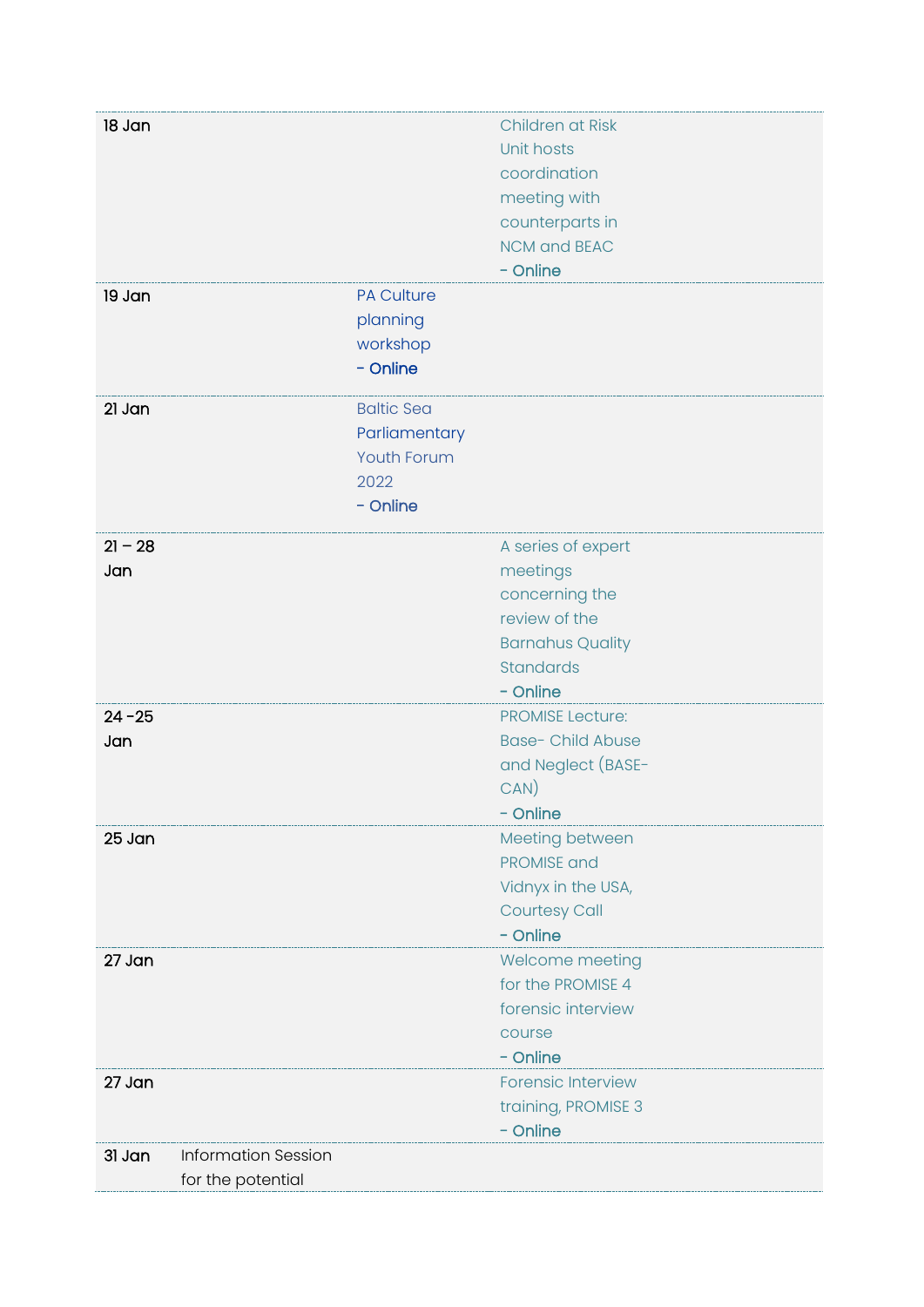<span id="page-24-0"></span>

| 31 Jan    | applications of the<br><b>Baltic Sea Strategy</b><br>Point (EUSBSR)<br>- Online | Delivering a                                     |
|-----------|---------------------------------------------------------------------------------|--------------------------------------------------|
| $-4$ Feb  |                                                                                 | training contracted<br>by UNICEF and             |
|           |                                                                                 | <b>Terre des Hommes</b>                          |
|           |                                                                                 | about Barnahus,                                  |
|           |                                                                                 | guided by the                                    |
|           |                                                                                 | <b>Barnahus Quality</b>                          |
|           |                                                                                 | <b>Standards</b>                                 |
|           |                                                                                 | - Albania (TBC)                                  |
|           |                                                                                 | <b>February 2022</b>                             |
| 2 Feb     | <b>CSO Meeting</b><br>- Online                                                  |                                                  |
| Feb       |                                                                                 | <b>Task Force against</b>                        |
| (TBD)     |                                                                                 | Trafficking in                                   |
|           |                                                                                 | Human Beings (TF-<br>THB) Meeting                |
|           |                                                                                 | - Oslo, Norway                                   |
| 7 Feb     |                                                                                 | Day 1 of PROMISE 4                               |
|           |                                                                                 | <b>Forensic Interview</b>                        |
|           |                                                                                 | Training                                         |
|           |                                                                                 | - Online                                         |
| $7-8$ Feb |                                                                                 | <b>PROMISE 3 Lecture:</b>                        |
|           |                                                                                 | <b>Base-Child Abuse</b>                          |
|           |                                                                                 | and Neglect (BASE-                               |
|           |                                                                                 | $CAN$ )                                          |
|           |                                                                                 | - Online                                         |
| 10, 11 or |                                                                                 | <b>BALTinnoSEC</b>                               |
| 12 Feb    |                                                                                 | Project Kick-off                                 |
|           |                                                                                 | Meeting                                          |
|           |                                                                                 | - Online (TBC)                                   |
| 10 Feb    |                                                                                 | <b>Scottish Barnahus</b><br>International        |
|           |                                                                                 |                                                  |
|           |                                                                                 | <b>Research Advisory</b><br><b>Group Meeting</b> |
|           |                                                                                 | - Online                                         |
| 15 Feb    |                                                                                 | <b>PROMISE 3 Lecture:</b>                        |
|           |                                                                                 | <b>Base- Child Abuse</b>                         |
|           |                                                                                 | and Neglect (BASE-                               |
|           |                                                                                 | $CAN$ )                                          |
|           |                                                                                 |                                                  |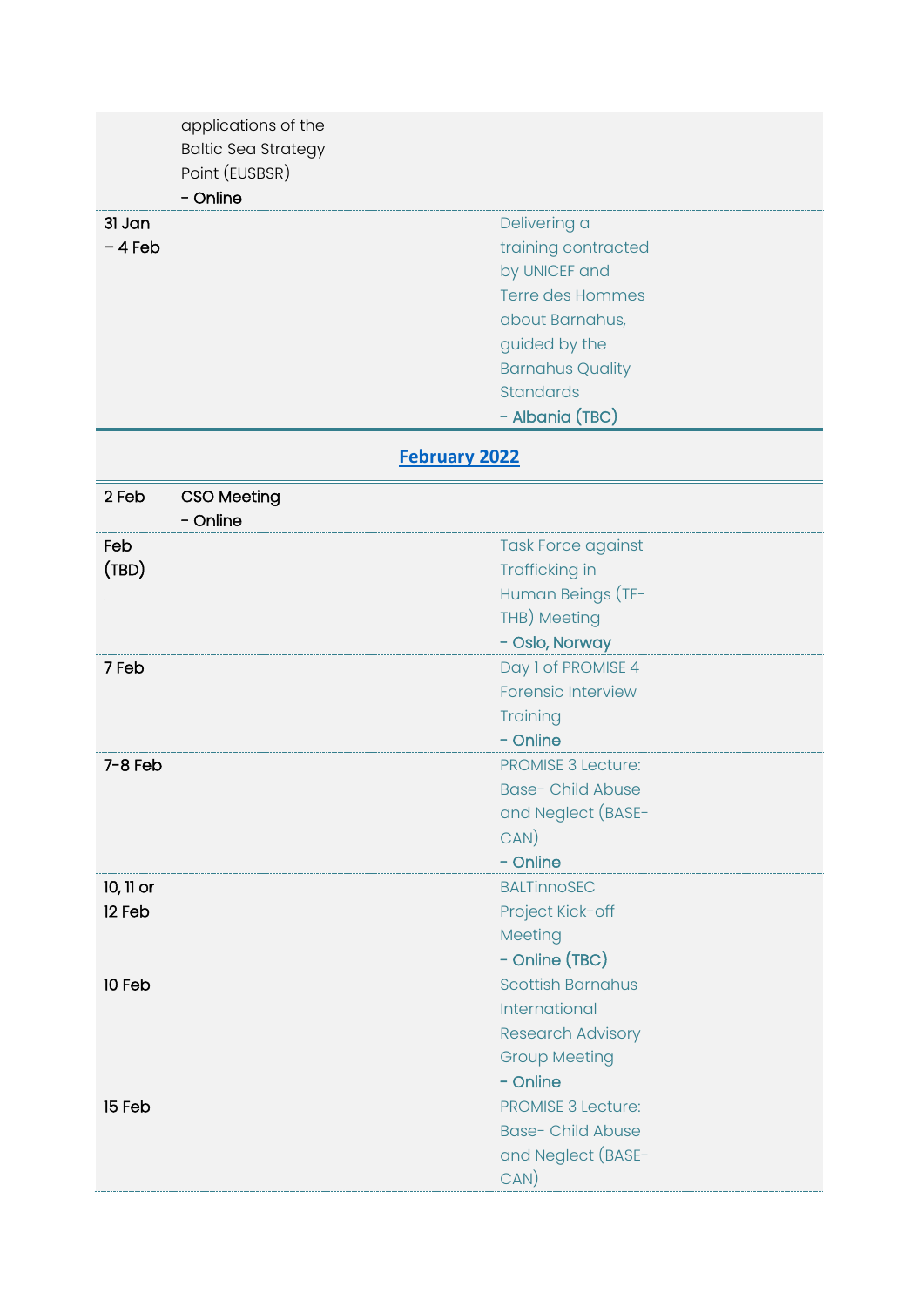|        |                        | - Online                  |                              |
|--------|------------------------|---------------------------|------------------------------|
| 16 Feb | <b>Baltic Sea</b>      |                           |                              |
|        | <b>Cultural Cities</b> |                           |                              |
|        | and Regions            |                           |                              |
|        | (BSCC) Project         |                           |                              |
|        | Development            |                           |                              |
|        | Workshop               |                           |                              |
|        | - Online               |                           |                              |
| 16 Feb |                        | Day 2 of PROMISE 4        |                              |
|        |                        | Forensic                  |                              |
|        |                        | <b>Interview Training</b> |                              |
|        |                        | - Online                  |                              |
| 18 Feb |                        |                           | <b>Webinar: Baltic</b>       |
|        |                        |                           | Leadership                   |
|        |                        |                           | Programme                    |
|        |                        |                           | Neighbours                   |
|        |                        |                           | - Online                     |
| 22 Feb |                        |                           | <b>Final Event of Baltic</b> |
|        |                        |                           | Sustainable                  |
|        |                        |                           | <b>Boating Project</b>       |
|        |                        |                           | Conference on                |
|        |                        |                           | <b>Branding and</b>          |
|        |                        |                           | Sustainability               |
|        |                        |                           | - Åland,                     |
|        |                        |                           | Finland/Hybrid               |
| 22 Feb |                        | Day 1 of Estonian         |                              |
|        |                        | <b>Base-Can course</b>    |                              |
|        |                        | - Online                  |                              |
| 23 Feb | <b>BSYP</b>            |                           |                              |
|        | Partnership            |                           |                              |
|        | Meeting                |                           |                              |
|        | - Online               |                           |                              |
| 24 Feb | Uppsala                |                           |                              |
|        | University             |                           |                              |
|        | <b>Career Day</b>      |                           |                              |
|        | - Online               |                           |                              |
| 25 Feb |                        | <b>PROMISE 3 Lecture:</b> |                              |
|        |                        | <b>Base- Child Abuse</b>  |                              |
|        |                        | and Neglect (BASE-        |                              |
|        |                        | CAN)                      |                              |
|        |                        | - Online                  |                              |
| 28 Feb |                        |                           | <b>EGSD Webinar on</b>       |
|        |                        |                           | hydrogen and                 |
|        |                        |                           | <b>Batteries</b>             |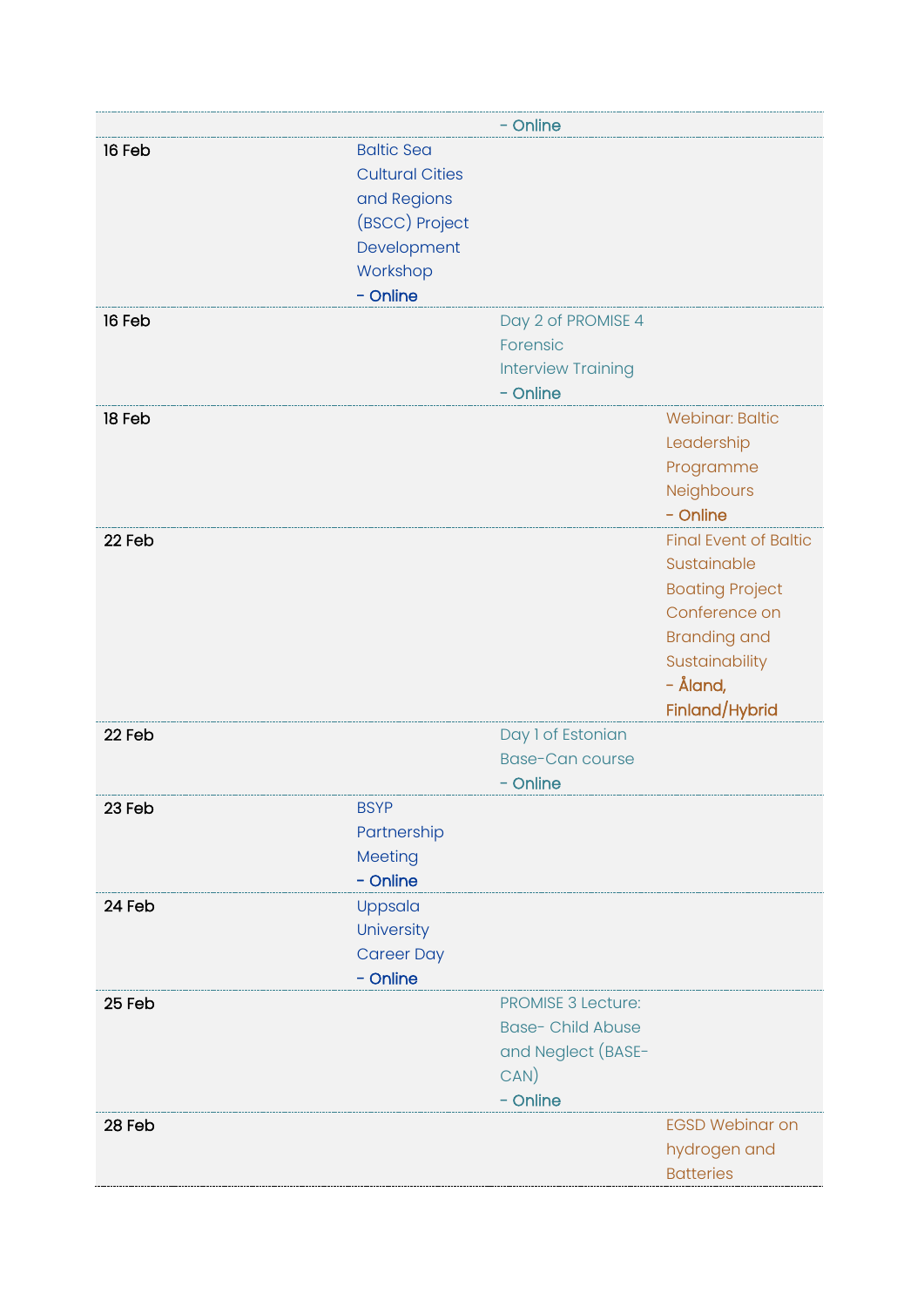<span id="page-26-0"></span>

|             |                           |                      | - Online                                        |  |
|-------------|---------------------------|----------------------|-------------------------------------------------|--|
|             | <b>March 2022</b>         |                      |                                                 |  |
| 1 Mar       |                           |                      | <b>IOM IRIS Global</b>                          |  |
|             |                           |                      | <b>Policy Network</b>                           |  |
|             |                           |                      | Meeting                                         |  |
|             |                           |                      | - Online                                        |  |
| 2 Mar       | Meeting with              |                      |                                                 |  |
|             | Director of the           |                      |                                                 |  |
|             | Swedish Institute         |                      |                                                 |  |
|             | - Online                  |                      |                                                 |  |
| $1 - 3$ Mar |                           |                      | <b>CBSS Civil</b>                               |  |
|             |                           |                      | <b>Protection Network</b>                       |  |
|             |                           |                      | (CPN) Baltic                                    |  |
|             |                           |                      | Excellence                                      |  |
|             |                           |                      | Program                                         |  |
|             |                           |                      | - Oslo, Norway                                  |  |
| $1 - 8$     |                           | <b>Winter School</b> |                                                 |  |
| Mar         |                           | on Balticness        |                                                 |  |
|             |                           | - Gdansk,            |                                                 |  |
| 3 Mar       |                           | Poland               |                                                 |  |
|             |                           |                      | Day 3 of PROMISE 4<br><b>Forensic Interview</b> |  |
|             |                           |                      | Training                                        |  |
|             |                           |                      | - Online                                        |  |
| 4 Mar       | <b>Cancelled</b>          |                      |                                                 |  |
|             | CBSS 30th                 |                      |                                                 |  |
|             | Anniversary Event         |                      |                                                 |  |
|             | - Online                  |                      |                                                 |  |
| $3 - 4$     | <b>Cancelled</b>          |                      |                                                 |  |
| Mar         | <b>HELCOM Ministerial</b> |                      |                                                 |  |
|             | Meeting                   |                      |                                                 |  |
|             | - Online                  |                      |                                                 |  |
| 7 Mar       |                           |                      | TF-THB Expert                                   |  |
|             |                           |                      | Meeting                                         |  |
|             |                           |                      | - Online                                        |  |
| 7 Mar       |                           | YoPeNet              |                                                 |  |
|             |                           | <b>Steering</b>      |                                                 |  |
|             |                           | Committee            |                                                 |  |
|             |                           | Meeting              |                                                 |  |
|             |                           |                      |                                                 |  |
|             |                           | Online/Gdansk        |                                                 |  |
| $7 - 11$    |                           |                      | Third EU Macro-                                 |  |
| Mar         |                           |                      | <b>Regional Strategies</b>                      |  |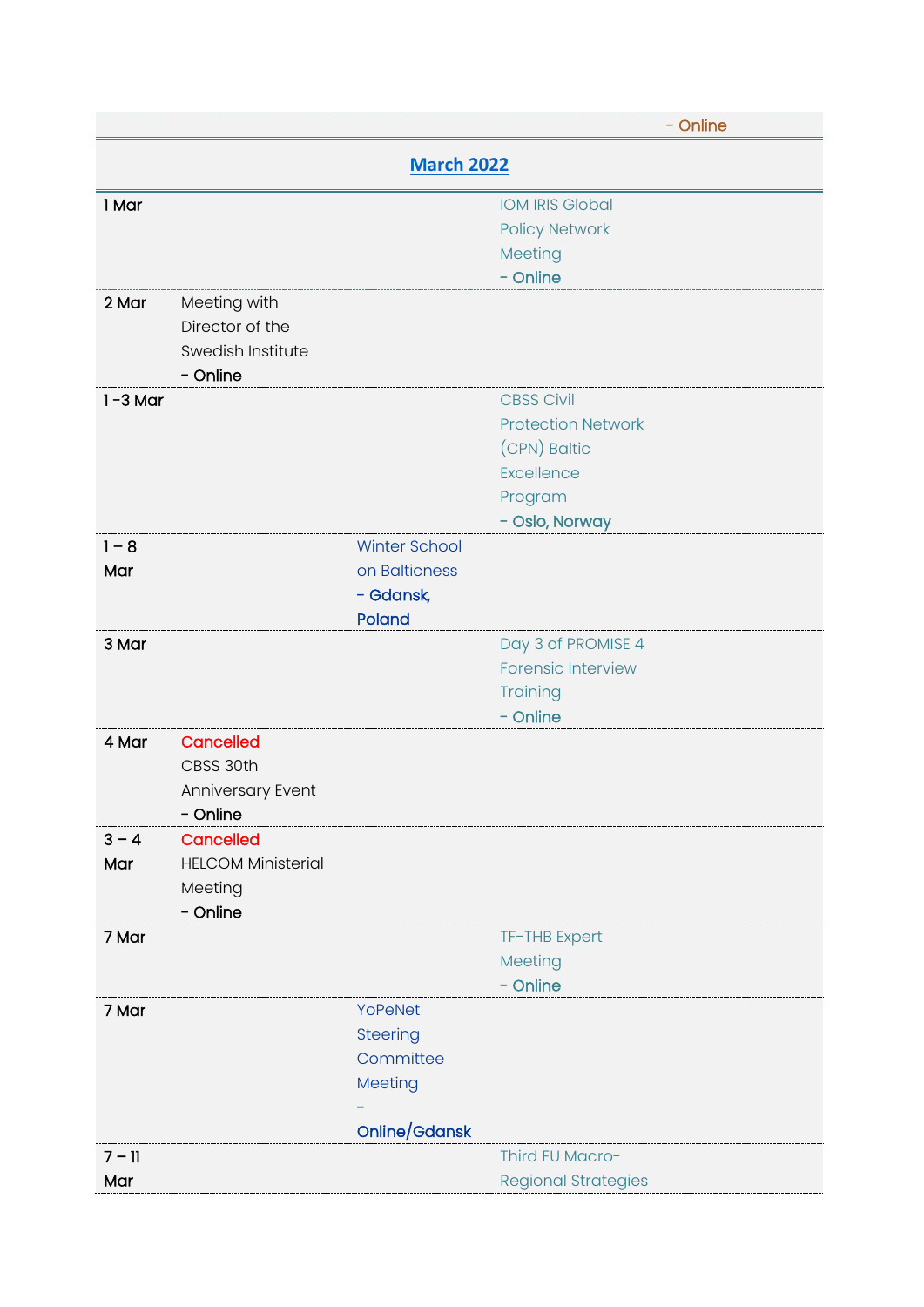|          |             | (MRS) Week, PA            |                            |
|----------|-------------|---------------------------|----------------------------|
|          |             | Secure Seminar on         |                            |
|          |             | children and youth        |                            |
|          |             | Resilience                |                            |
|          |             | - Online (TBC)            |                            |
| 8 Mar    |             | Day 2 of Estonian         |                            |
|          |             | <b>Base-Can course</b>    |                            |
|          |             | - Online                  |                            |
| 9 Mar    |             | Day 4 of the              |                            |
|          |             | <b>PROMISE 4 Forensic</b> |                            |
|          |             | <b>Interview Training</b> |                            |
|          |             | - Online                  |                            |
| 9 Mar    | <b>BSYP</b> |                           |                            |
|          | Partnership |                           |                            |
|          | Meeting     |                           |                            |
|          | - Online    |                           |                            |
| $9 - 10$ |             | Workshop on Data          |                            |
| Mar      |             | Collection, Data          |                            |
|          |             | <b>Sharing and GDPR</b>   |                            |
|          |             | in Human                  |                            |
|          |             | Trafficking               |                            |
|          |             | <b>Statistics</b>         |                            |
|          |             | - Warsaw, Poland          |                            |
| $9 - 10$ |             | <b>PROMISE 3 Lecture:</b> |                            |
| Mar      |             | <b>Base-Child Abuse</b>   |                            |
|          |             | and Neglect (BASE-        |                            |
|          |             | CAN)                      |                            |
|          |             | - Online                  |                            |
| 10 Mar   |             | <b>Expert Group on</b>    |                            |
|          |             | <b>CAR Roundtable</b>     |                            |
|          |             | - Online                  |                            |
| 10 Mar   |             |                           | Transnational              |
|          |             |                           | Meeting of Climate         |
|          |             |                           | Action                     |
|          |             |                           | Coordinators of            |
|          |             |                           | the Macro-                 |
|          |             |                           | <b>Regional Strategies</b> |
|          |             |                           | (MRS)                      |
|          |             |                           | - Online                   |
| 11 Mar   |             | Journalist and            |                            |
|          |             | Student Seminar,          |                            |
|          |             | Organised by the          |                            |
|          |             | TF-THB, and               |                            |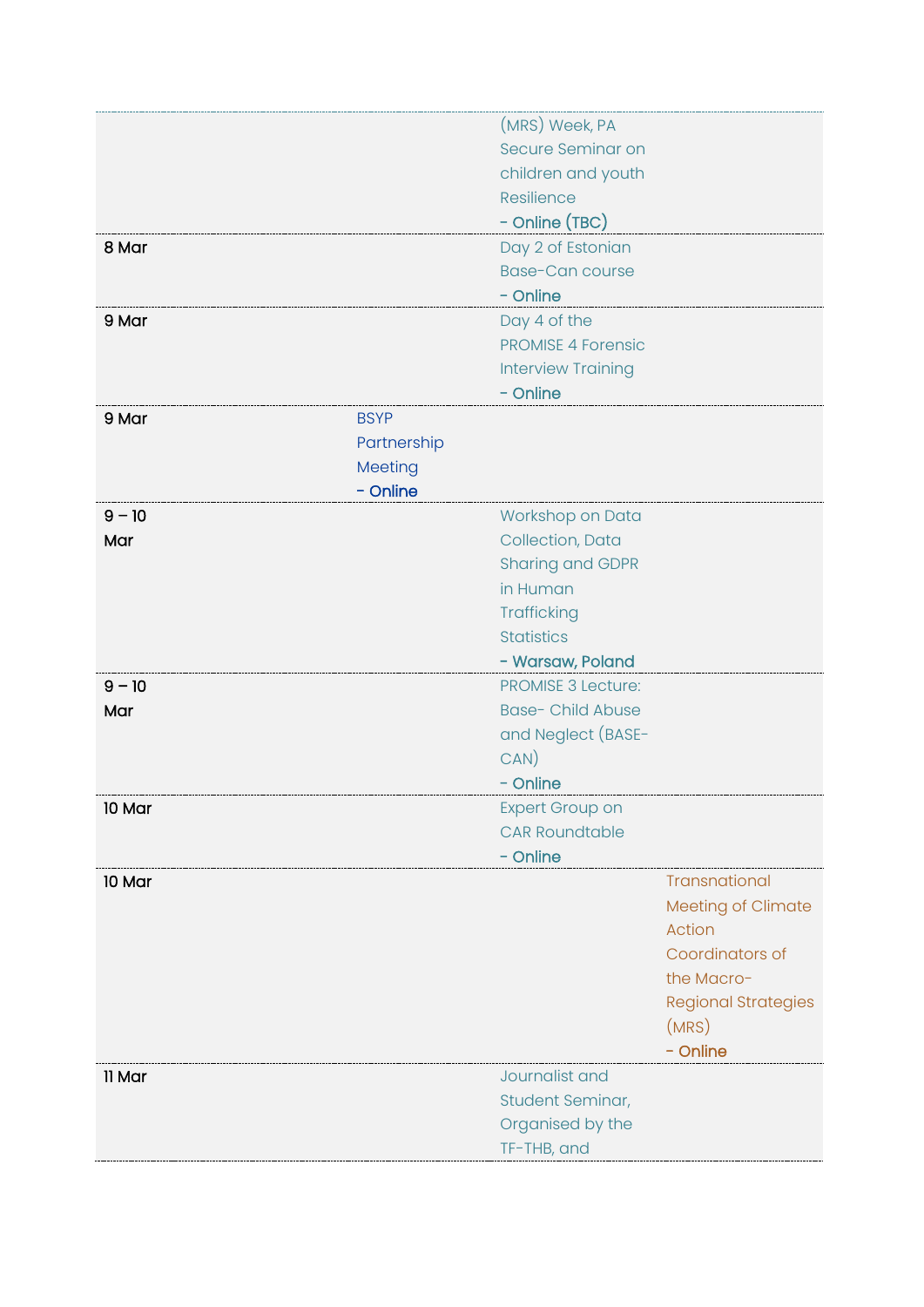|        |                       | Södertörn                 |                        |
|--------|-----------------------|---------------------------|------------------------|
|        |                       | University                |                        |
|        |                       | - Stockholm,              |                        |
|        |                       | Sweden                    |                        |
| 11 Mar | <b>Rural Cultural</b> |                           |                        |
|        | Planning              |                           |                        |
|        | Meeting               |                           |                        |
|        | - Online              |                           |                        |
| 11 Mar | YoPeNet Project       |                           |                        |
|        | Meeting               |                           |                        |
|        | - Online              |                           |                        |
| 14 Mar |                       | Day 5 and Case 1          |                        |
|        |                       | Checking for the          |                        |
|        |                       | <b>PROMISE 4 Forensic</b> |                        |
|        |                       | <b>Interview Training</b> |                        |
|        |                       | - Online                  |                        |
| 15 Mar |                       | Day 3 of Estonian         |                        |
|        |                       | <b>Base-Can course</b>    |                        |
|        |                       | - Online                  |                        |
| 15 Mar |                       | Meeting with the          |                        |
|        |                       | <b>Swedish Institute</b>  |                        |
|        |                       | - Stockholm               |                        |
| 16 Mar | <b>BSYP</b>           |                           |                        |
|        | Partnership           |                           |                        |
|        | Meeting               |                           |                        |
|        | - Online              |                           |                        |
| 16 Mar |                       | <b>CBSS Diplomatic</b>    |                        |
|        |                       | <b>Handbook Update</b>    |                        |
|        |                       | - Online                  |                        |
| 16 Mar |                       | <b>PROMISE Barnahus</b>   |                        |
|        |                       | <b>Network General</b>    |                        |
|        |                       | Assembly                  |                        |
|        |                       | - Online                  |                        |
| 16 Mar |                       |                           | <b>Postponed until</b> |
|        |                       |                           | June                   |
|        |                       |                           | <b>BS Science Day</b>  |
|        |                       |                           | and Award              |
|        |                       |                           | Ceremony for           |
|        |                       |                           | Young researchers      |
|        |                       |                           | - Riga, Latvia (or     |
|        |                       |                           | Hybrid/Online TBC)     |
| 17 Mar |                       | <b>PROMISE 3 Lecture:</b> |                        |
|        |                       | <b>Base- Child Abuse</b>  |                        |
|        |                       |                           |                        |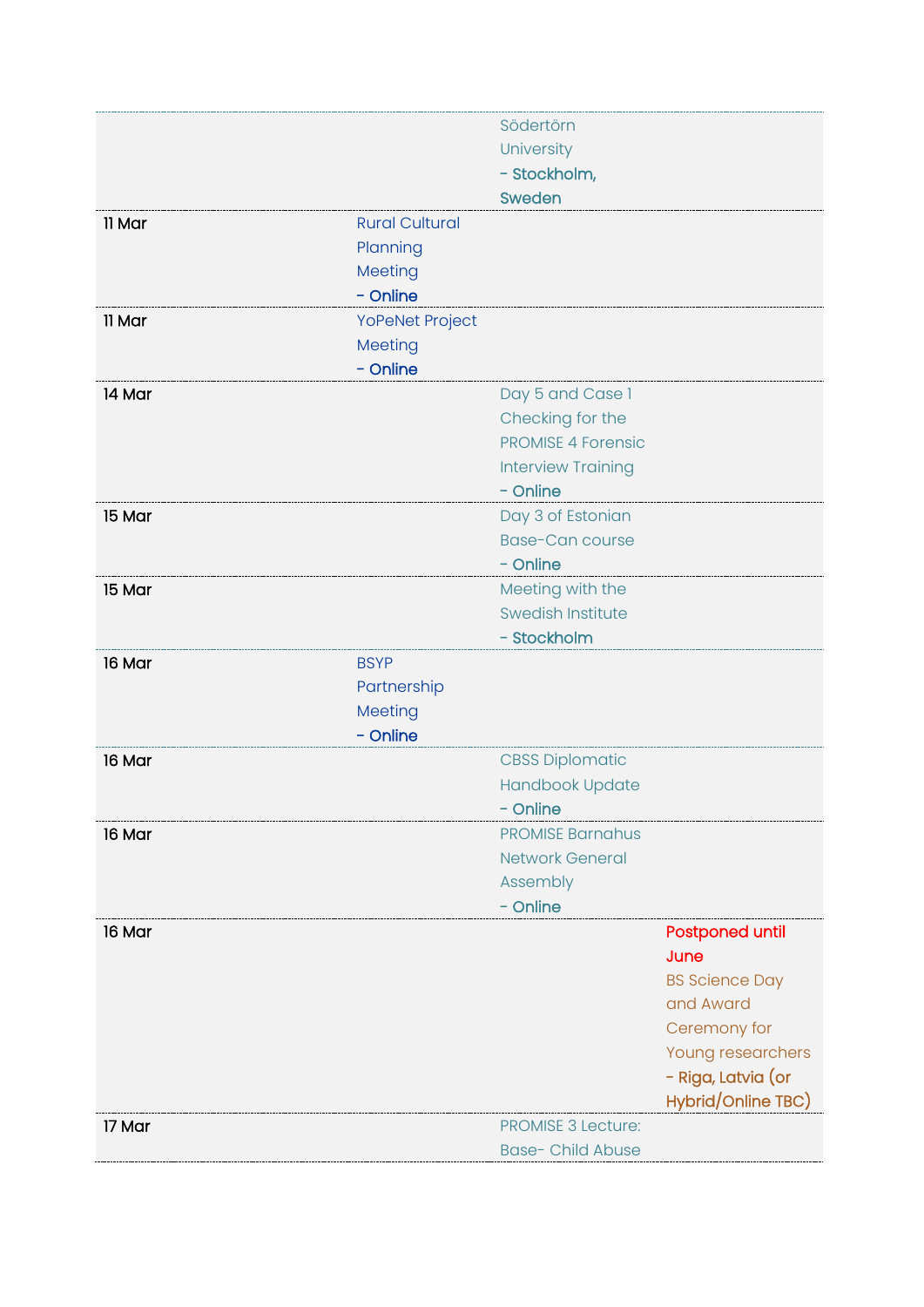|           |                             | and Neglect (BASE-  |                                |
|-----------|-----------------------------|---------------------|--------------------------------|
|           |                             | CAN) (BASE-CAN)     |                                |
|           |                             | - Online            |                                |
| 17 Mar    |                             |                     | <b>Swedish Institute</b>       |
|           |                             |                     | <b>Baltic Session on</b>       |
|           |                             |                     | <b>Energy Efficiency</b>       |
|           |                             |                     | - Online                       |
| 21 Mar    |                             | Meeting with Ms.    |                                |
|           |                             | Martina Wichmann    |                                |
|           |                             | Bruche, German      |                                |
|           |                             | Federal Ministry of |                                |
|           |                             | Labour and Social   |                                |
|           |                             | Affairs on German   |                                |
|           |                             |                     |                                |
|           |                             | Presidency 2022-    |                                |
|           |                             | 2023                |                                |
|           |                             | - Berlin, Germany   |                                |
| $20 - 24$ |                             | <b>NCAC 38th</b>    |                                |
| Mar       |                             | International       |                                |
|           |                             | Symposium on        |                                |
|           |                             | <b>Child Abuse</b>  |                                |
|           |                             | - Online            |                                |
| $21 - 22$ | Working                     |                     |                                |
| Mar       | Environment                 |                     |                                |
|           | Training                    |                     |                                |
|           | - Stockholm/Online          |                     |                                |
| $22 - 24$ |                             |                     | Cancelled                      |
| Mar       |                             |                     | <b>HELCOM'S Baltic</b>         |
|           |                             |                     | Sea Day & Back-                |
|           |                             |                     | to-Back Youth Day              |
|           |                             |                     | - St. Petersburg,              |
|           |                             |                     | <b>Russia</b>                  |
| 23 Mar    |                             |                     | Covenant of                    |
|           |                             |                     |                                |
|           |                             |                     | <b>Mayors</b><br>Conference on |
|           |                             |                     |                                |
|           |                             |                     | Mainstreaming                  |
|           |                             |                     | Climate                        |
|           |                             |                     | - Tartu, Estonia               |
| 23 Mar    | <b>NDI Synergies</b>        |                     |                                |
|           | - Online                    |                     |                                |
| $23 - 25$ | Annual Audit of the         |                     |                                |
| Mar       | <b>CBSS Secretariat for</b> |                     |                                |
|           | FY 2021                     |                     |                                |
|           | - Stockholm/Online          |                     |                                |
|           |                             |                     |                                |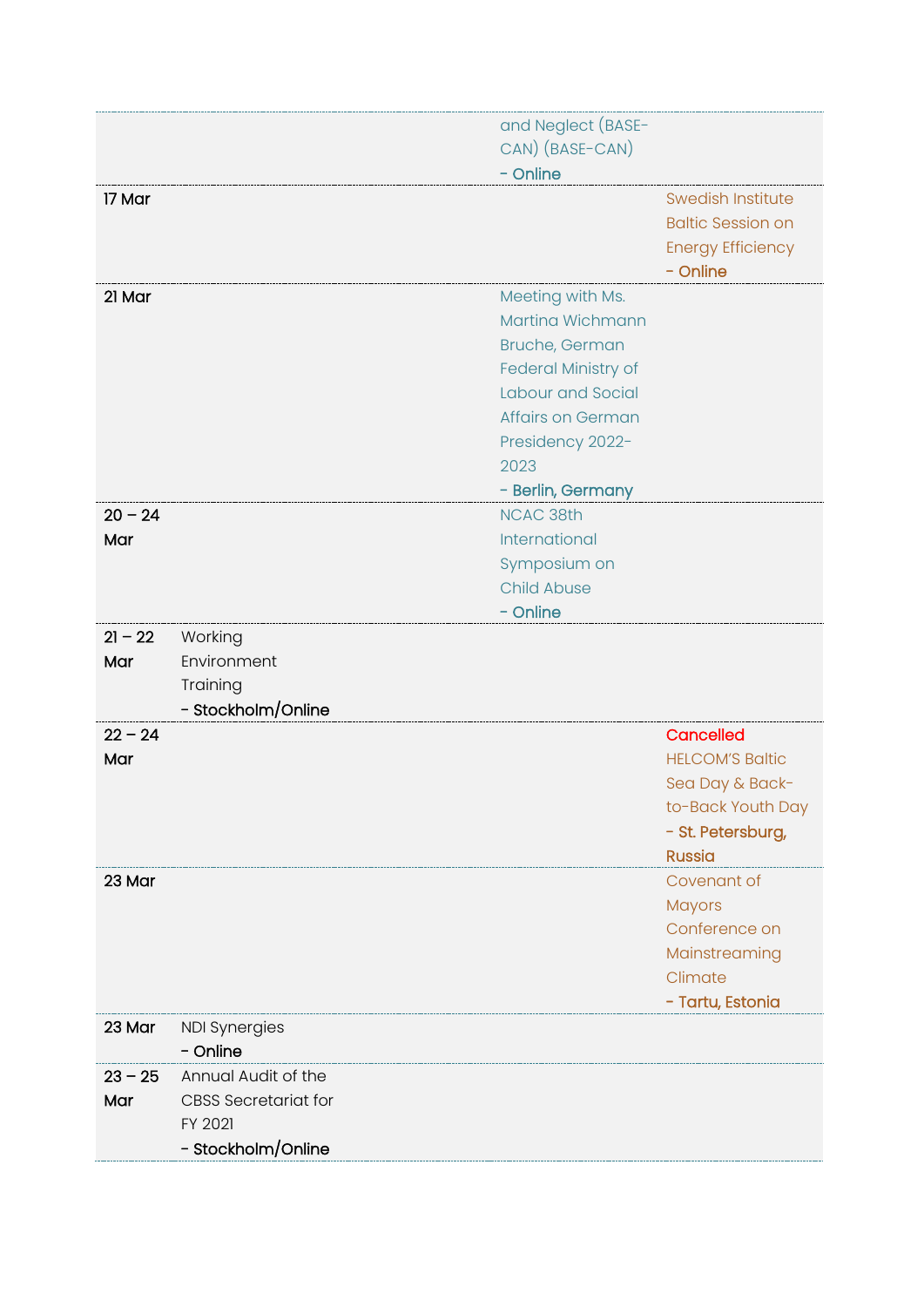| $24 - 25$ |                       | <b>CBSS/PROMISE</b>       |                          |
|-----------|-----------------------|---------------------------|--------------------------|
| Mar       |                       | Presents at a             |                          |
|           |                       | <b>German National</b>    |                          |
|           |                       | Conference on             |                          |
|           |                       | <b>Barnahus</b>           |                          |
|           |                       | - Online                  |                          |
| 26 Mar    | <b>Baltic Sea</b>     |                           |                          |
|           | <b>Culture Cities</b> |                           |                          |
|           | Project               |                           |                          |
|           | Development           |                           |                          |
|           | Workshop              |                           |                          |
|           | - Online              |                           |                          |
| 28 Mar    | <b>BSYP Advocacy</b>  |                           |                          |
|           | <b>Working Group</b>  |                           |                          |
|           | Meeting               |                           |                          |
|           | - Online              |                           |                          |
| 28 Mar    |                       | <b>Informal Three</b>     |                          |
|           |                       | <b>Councils CAR</b>       |                          |
|           |                       | Exchange                  |                          |
|           |                       | - Online (TBC)            |                          |
| $28 - 29$ |                       |                           | Cancelled                |
| Mar       |                       |                           | <b>Baltic Leadership</b> |
|           |                       |                           | Programme                |
|           |                       |                           | Neighbours -             |
|           |                       |                           | Module 2                 |
|           |                       |                           | - Kaliningrad,           |
|           |                       |                           | Russia/Hybrid            |
| $28 - 30$ |                       | <b>PROMISE Training</b>   |                          |
| Mar       |                       | <b>Course: Combined</b>   |                          |
|           |                       | Parent-Child              |                          |
|           |                       | Cognitive                 |                          |
|           |                       | Behavioural               |                          |
|           |                       | Therapy (CPC-             |                          |
|           |                       | CBT)                      |                          |
|           |                       | - Höör, Sweden            |                          |
| 29 Mar    |                       |                           | <b>Cancelled, Moved</b>  |
|           |                       |                           | to Turku with EU         |
|           |                       |                           | <b>Partners</b>          |
|           |                       |                           | <b>BSLF Annual Forum</b> |
|           |                       |                           | 10th Anniversary         |
|           |                       |                           | - Kaliningrad,           |
|           |                       |                           | Russia/Hybrid            |
| 29 Mar    |                       | <b>CASE 2 Meeting for</b> |                          |
|           |                       | the PROMISE 4             |                          |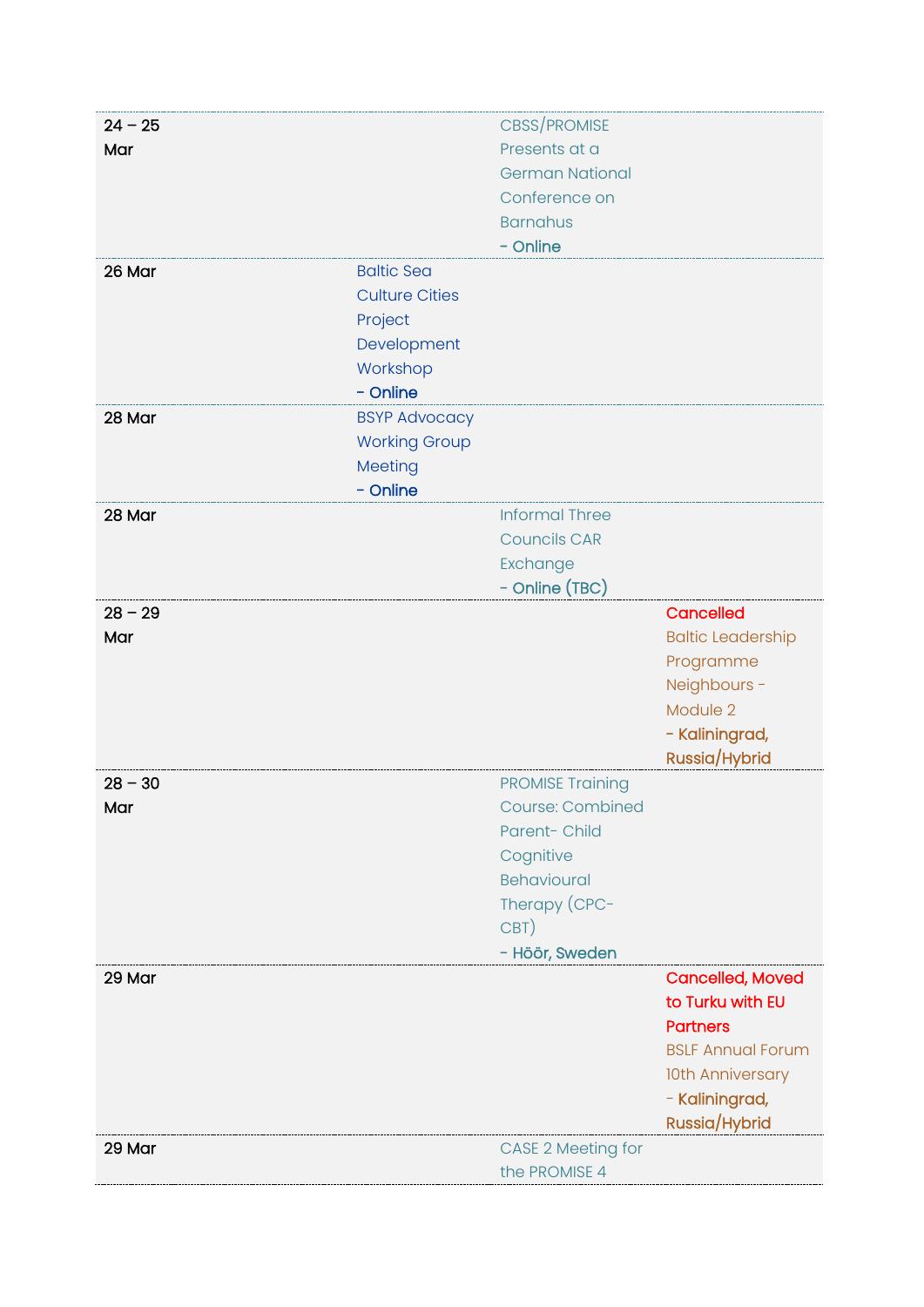<span id="page-31-0"></span>

|        |                   | <b>Forensic Interview</b> |                         |
|--------|-------------------|---------------------------|-------------------------|
|        |                   | Training                  |                         |
|        |                   | - Online                  |                         |
| 29 Mar |                   | <b>Train the Trainers</b> |                         |
|        |                   | Event with                |                         |
|        |                   | <b>Lithuanian Court</b>   |                         |
|        |                   | Administration on         |                         |
|        |                   |                           |                         |
|        |                   | Interagency               |                         |
|        |                   | <b>Collaboration for</b>  |                         |
|        |                   | Child Victims of          |                         |
|        |                   | Violence                  |                         |
|        |                   | - Online                  |                         |
| 30 Mar |                   |                           | <b>Cancelled, Moved</b> |
|        |                   |                           | to Turku with EU        |
|        |                   |                           | <b>Partners</b>         |
|        |                   |                           | Conference on           |
|        |                   |                           |                         |
|        |                   |                           | Digitalisation linked   |
|        |                   |                           | to Active Ageing        |
|        |                   |                           | and Prolonging          |
|        |                   |                           | <b>Working Life</b>     |
|        |                   |                           | - Kaliningrad,          |
|        |                   |                           | Russia / Hybrid         |
| 30 Mar | <b>BSYP</b>       |                           |                         |
|        | Partnership       |                           |                         |
|        | Meeting           |                           |                         |
|        | - Online          |                           |                         |
|        |                   |                           |                         |
| 31 Mar |                   | A Warm-up                 |                         |
|        |                   | session of EU Civil       |                         |
|        |                   | Protection                |                         |
|        |                   | Forum "Europe in          |                         |
|        |                   | the World: The            |                         |
|        |                   | <b>Union Civil</b>        |                         |
|        |                   | Protection                |                         |
|        |                   | Mechanism as a            |                         |
|        |                   | regional                  |                         |
|        |                   |                           |                         |
|        |                   | cooperation               |                         |
|        |                   | model"                    |                         |
|        |                   | - Online                  |                         |
|        | <b>April 2022</b> |                           |                         |
| 4 Apr  |                   | Day 4 of Estonian         |                         |
|        |                   | <b>Base-Can course</b>    |                         |
|        |                   | - Online                  |                         |
|        |                   |                           |                         |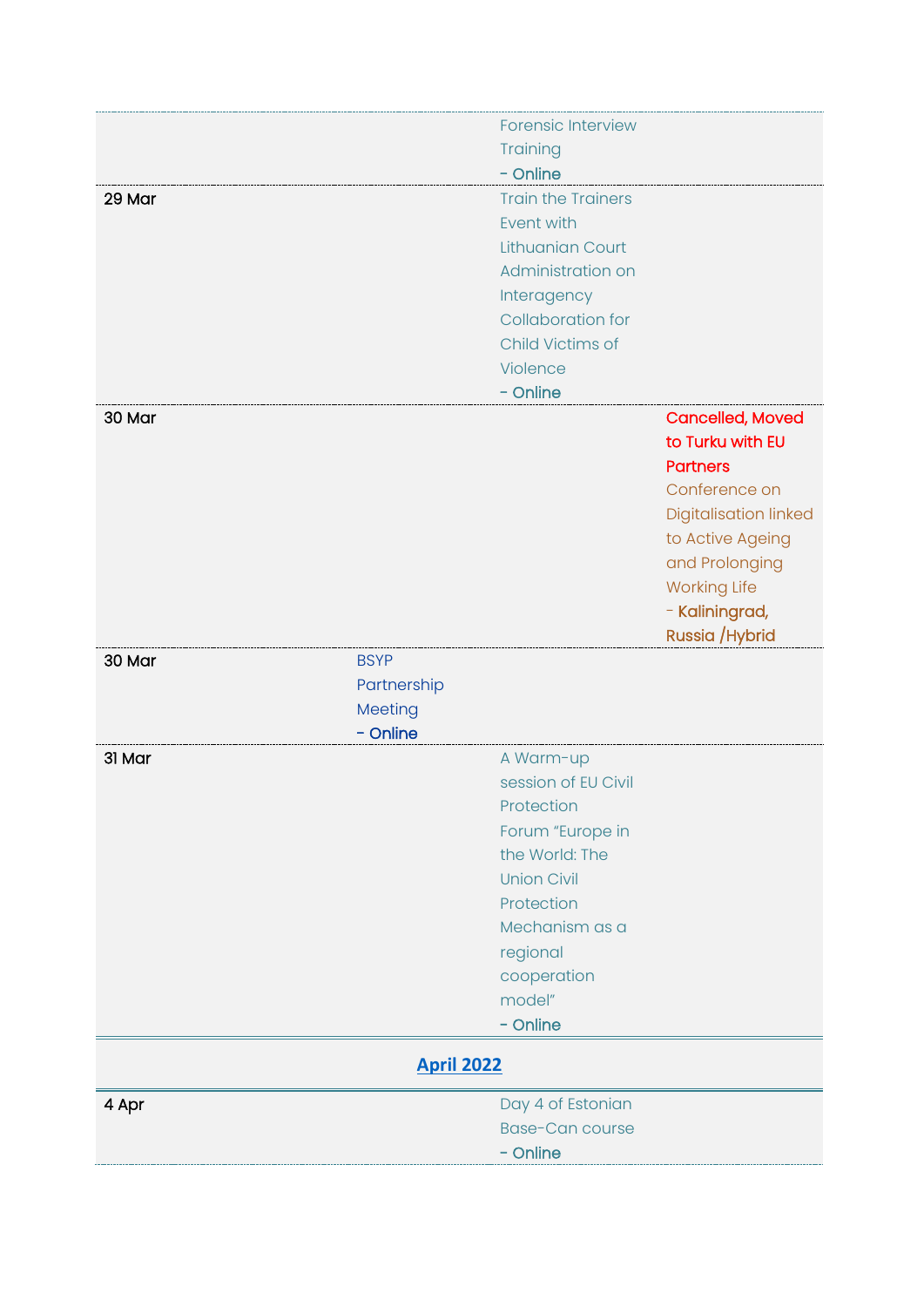| $4 - 6$              | OSCE 22 <sup>nd</sup> High |                        |
|----------------------|----------------------------|------------------------|
| Apr                  | Level Alliance             |                        |
|                      | <b>Against Trafficking</b> |                        |
|                      | in Persons                 |                        |
|                      | - Vienna, Austria          |                        |
| $5 - 6$              | <b>CBSS Civil</b>          |                        |
| Apr                  | <b>Protection Network</b>  |                        |
|                      | <b>Senior Experts</b>      |                        |
|                      | meeting                    |                        |
|                      | - Oslo, Norway             |                        |
| $5 - 7$              | <b>PROMISE Training</b>    |                        |
| Apr                  | <b>Course: Combined</b>    |                        |
|                      | Parent-Child               |                        |
|                      | Cognitive                  |                        |
|                      | <b>Behavioural</b>         |                        |
|                      | Therapy (CPC-              |                        |
|                      | CBT)                       |                        |
|                      | - Trelleborg,              |                        |
|                      | Sweden                     |                        |
| CSO Meeting<br>6 Apr |                            |                        |
| - Oslo, Norway       |                            |                        |
| 6 Apr                | CBSS presents at           |                        |
|                      | the Annual                 |                        |
|                      | Conference of the          |                        |
|                      | Swedish                    |                        |
|                      | Barnahusnätverk            |                        |
|                      | (Swedish Barnahus          |                        |
|                      | Network)                   |                        |
|                      | - Linköping,               |                        |
|                      | Sweden                     |                        |
| $7 - 9$              | <b>CBSS Presents and</b>   |                        |
| Apr                  | <b>Moderates Session</b>   |                        |
|                      | at the Conference          |                        |
|                      | to launch the              |                        |
|                      | Council of Europe's        |                        |
|                      | <b>Children's Rights</b>   |                        |
|                      | Strategy                   |                        |
|                      | - Rome, Italy              |                        |
| $21 - 22$            |                            | <b>Cancelled</b>       |
| Apr                  |                            | <b>Baltic Circular</b> |
|                      |                            | <b>Economy Forum</b>   |
|                      |                            | - St. Petersburg,      |
|                      |                            | <b>Russia</b>          |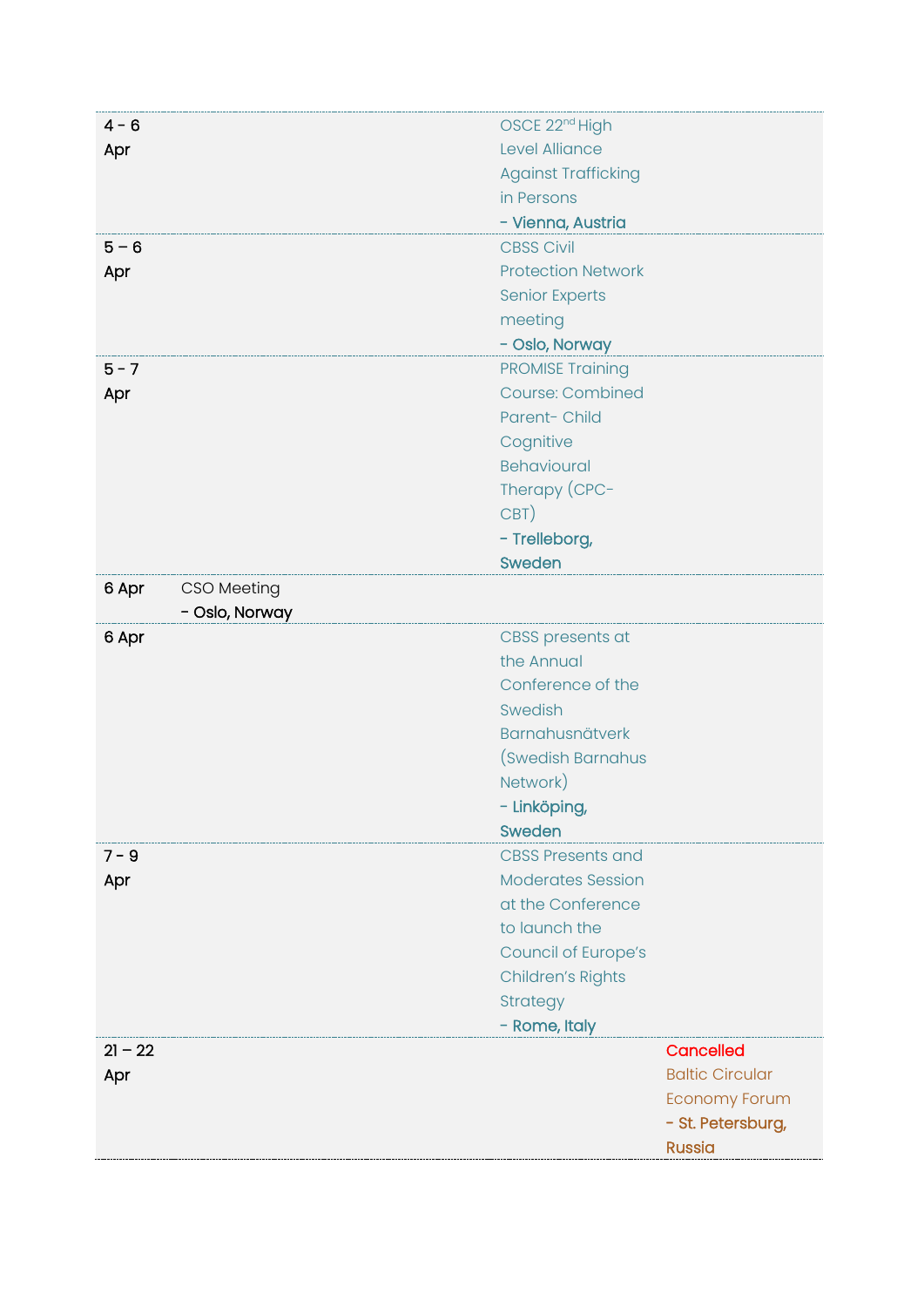<span id="page-33-0"></span>

| 22 Apr                  |                            | International              |
|-------------------------|----------------------------|----------------------------|
|                         |                            | <b>Students Scientific</b> |
|                         |                            | Conference "What           |
|                         |                            | is the new normal          |
|                         |                            |                            |
|                         |                            | in societal                |
|                         |                            | security?"                 |
|                         |                            | - Online                   |
| 27 Apr                  | Case 3 check-in            |                            |
|                         | meeting for the            |                            |
|                         | <b>PROMISE 4 forensic</b>  |                            |
|                         | interview training         |                            |
|                         | - Online                   |                            |
| $28 - 30$               | <b>BSSSC Youth Event</b>   |                            |
| Apr                     | - Viken, Sweden            |                            |
|                         |                            |                            |
| <b>May 2022</b>         |                            |                            |
| $1 - 7$                 | <b>NEEDS Project 2nd</b>   |                            |
| May                     | <b>Intensive Study</b>     |                            |
|                         | Programme "What            |                            |
|                         | is Societal                |                            |
|                         |                            |                            |
|                         | Security?"                 |                            |
|                         | - Helsinki, Finland        |                            |
| 4 May                   | Presenting at the          |                            |
|                         | <b>Danish Centre</b>       |                            |
|                         | <b>Against Trafficking</b> |                            |
|                         | in Human Beings            |                            |
|                         | <b>Annual Conference</b>   |                            |
|                         | - Copenhagen,              |                            |
|                         | <b>Denmark</b>             |                            |
| $10 - 11$               |                            | <b>Joint Conference</b>    |
| May                     |                            | of EGSME-EGSD on           |
| (TBC)                   |                            | Sustainable                |
|                         |                            |                            |
|                         |                            | Transport and              |
|                         |                            | <b>Back-to-Back</b>        |
|                         |                            | - Norway                   |
| $11 - 12$               | Final TF-THB Expert        |                            |
| May                     | Meeting under the          |                            |
|                         | Norwegian                  |                            |
|                         | Presidency                 |                            |
|                         | - Oslo, Norway             |                            |
| 12 May<br>CSO Meeting   |                            |                            |
| (TBC)<br>- Oslo, Norway |                            |                            |
| $18 - 20$               | <b>PROMISE Training</b>    |                            |
| May                     | <b>Course: Combined</b>    |                            |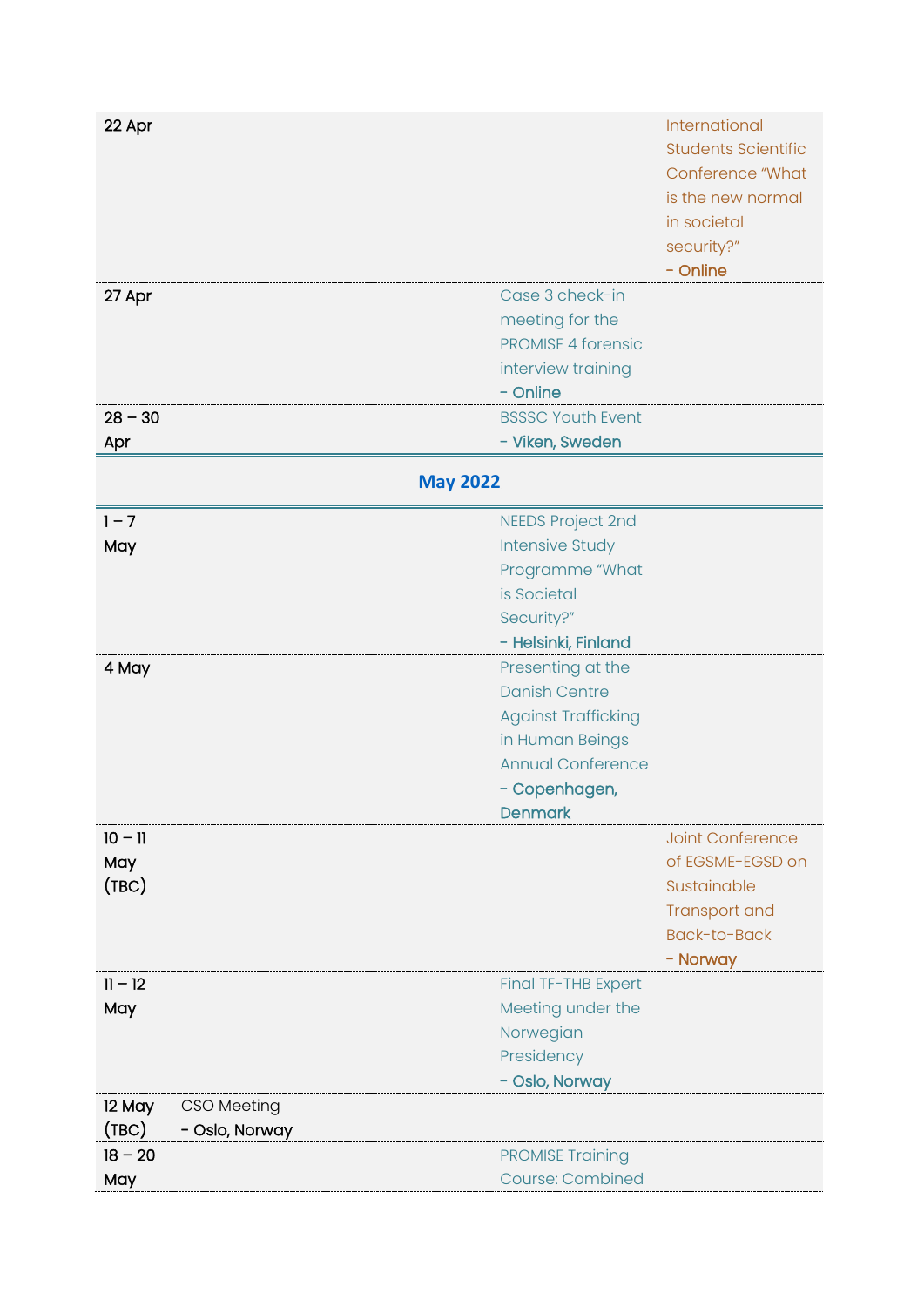|           |                         |                         | Parent-Child              |                       |
|-----------|-------------------------|-------------------------|---------------------------|-----------------------|
|           |                         |                         | Cognitive                 |                       |
|           |                         |                         | <b>Behavioural</b>        |                       |
|           |                         |                         | Therapy (CPC-             |                       |
|           |                         |                         | CBT)                      |                       |
|           |                         |                         | - Trelleborg,             |                       |
|           |                         |                         | <b>Sweden</b>             |                       |
| 19 May    |                         | <b>Baltic Sea Youth</b> |                           |                       |
|           |                         | Foresight               |                           |                       |
|           |                         |                         |                           |                       |
|           |                         | - Karlskrona,           |                           |                       |
| $24 - 25$ |                         | Sweden                  |                           |                       |
|           | <b>CBSS Ministerial</b> |                         |                           |                       |
| May       | Meeting                 |                         |                           |                       |
|           | - Oslo, Norway (TBC)    |                         |                           |                       |
| May       |                         |                         |                           | <b>EGSME and EGSD</b> |
| (TBD)     |                         |                         |                           | back-to-back          |
|           |                         |                         |                           | event.                |
|           |                         |                         |                           | - Trondheim or        |
|           |                         |                         |                           | Tromso (TBC)          |
| 30 May    |                         |                         | Launching of the          |                       |
|           |                         |                         | <b>CBSS Updated</b>       |                       |
|           |                         |                         | Handbook for              |                       |
|           |                         |                         | Diplomats, in             |                       |
|           |                         |                         | Cooperation with          |                       |
|           |                         |                         | the Swedish MFA           |                       |
|           |                         |                         | and Child10               |                       |
|           |                         |                         | - Stockholm,              |                       |
|           |                         |                         | Sweden                    |                       |
| 30 May    |                         |                         | Final meeting of          |                       |
|           |                         |                         | the PROMISE 4             |                       |
|           |                         |                         | forensic interview        |                       |
|           |                         |                         | training                  |                       |
|           |                         |                         | - Online                  |                       |
| 31 May    |                         |                         | <b>CBSS Civil</b>         |                       |
| $-1$ Jun  |                         |                         | <b>Protection Network</b> |                       |
| (TBC)     |                         |                         | <b>Directors General</b>  |                       |
|           |                         |                         | Meeting                   |                       |
|           |                         |                         | - Oslo, Norway            |                       |
|           |                         |                         |                           |                       |
| 31 May    |                         |                         | PA Secure Steering        |                       |
| $-1$ Jun  |                         |                         | Group meeting             |                       |
|           |                         |                         | back-to-back with         |                       |
|           |                         |                         | the CBSS Civil            |                       |
|           |                         |                         | <b>Protection Network</b> |                       |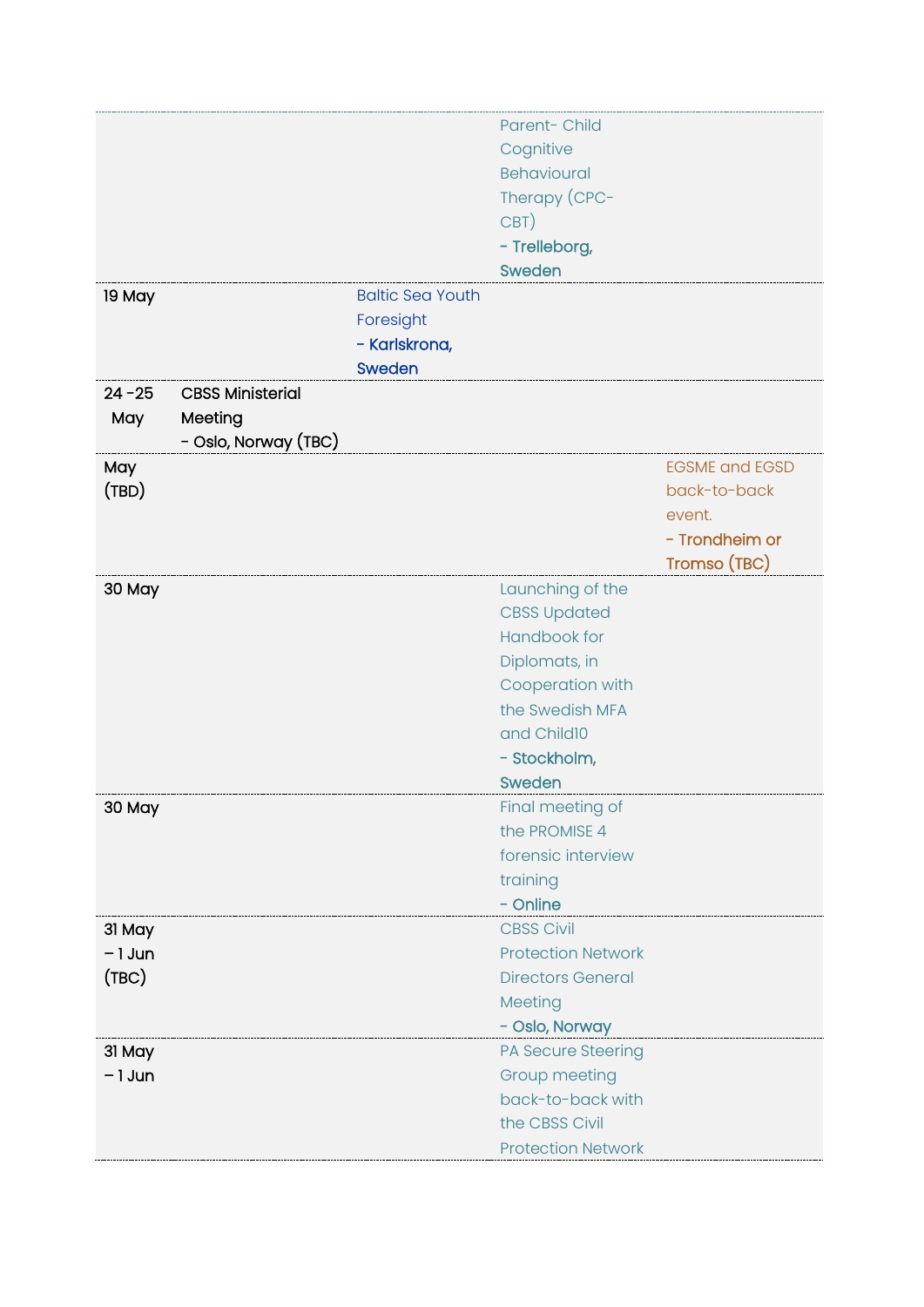<span id="page-35-0"></span>

|           |                    |                    | <b>Directors General</b>  |                         |
|-----------|--------------------|--------------------|---------------------------|-------------------------|
|           |                    |                    | Meeting                   |                         |
|           |                    |                    | - Oslo, Norway            |                         |
|           |                    |                    | (TBC)                     |                         |
|           |                    |                    |                           |                         |
|           |                    | <b>June 2022</b>   |                           |                         |
| $7 - 9$   |                    |                    | <b>ESF Sustainable</b>    |                         |
| Jun       |                    |                    | <b>Working Life Final</b> |                         |
|           |                    |                    | Conference                |                         |
|           |                    |                    | - Turku, Finland          |                         |
| 8 Jun     |                    |                    | <b>CAR Expert Group</b>   |                         |
|           |                    |                    | meeting                   |                         |
|           |                    |                    | - Oslo, Norway            |                         |
| 9 Jun     |                    |                    | Norwegian                 |                         |
|           |                    |                    | Presidency                |                         |
|           |                    |                    | Conference:               |                         |
|           |                    |                    |                           |                         |
|           |                    |                    | <b>Building Trust</b>     |                         |
|           |                    |                    | among national            |                         |
|           |                    |                    | child protection          |                         |
|           |                    |                    | systems in the            |                         |
|           |                    |                    | <b>Baltic Sea Region</b>  |                         |
|           |                    |                    | - Oslo, Norway            |                         |
| 11 Jun    |                    | <b>Baltic Sea</b>  |                           |                         |
|           |                    | Parliamentary      |                           |                         |
|           |                    | <b>Youth Forum</b> |                           |                         |
|           |                    | - Stockholm,       |                           |                         |
|           |                    | Sweden             |                           |                         |
| $13 - 14$ | <b>BSPC Annual</b> |                    |                           |                         |
| Jun       | Conference         |                    |                           |                         |
|           |                    |                    |                           |                         |
|           | - Stockholm,       |                    |                           |                         |
|           | Sweden             |                    |                           |                         |
| Jun       |                    |                    |                           | School for Young        |
| (TBD)     |                    |                    |                           | <b>Scientists Award</b> |
|           |                    |                    |                           | (without Russian        |
|           |                    |                    |                           | participation)          |
|           |                    |                    |                           | - Riga, Latvia          |
| $16 - 17$ |                    |                    | <b>PROMISE Training</b>   |                         |
| Jun       |                    |                    | <b>Course: Combined</b>   |                         |
|           |                    |                    | Parent-Child              |                         |
|           |                    |                    | Cognitive                 |                         |
|           |                    |                    | <b>Behavioural</b>        |                         |
|           |                    |                    |                           |                         |
|           |                    |                    | Therapy (CPC-             |                         |
|           |                    |                    | CBT)                      |                         |
|           |                    |                    | - Höör, Sweden            |                         |